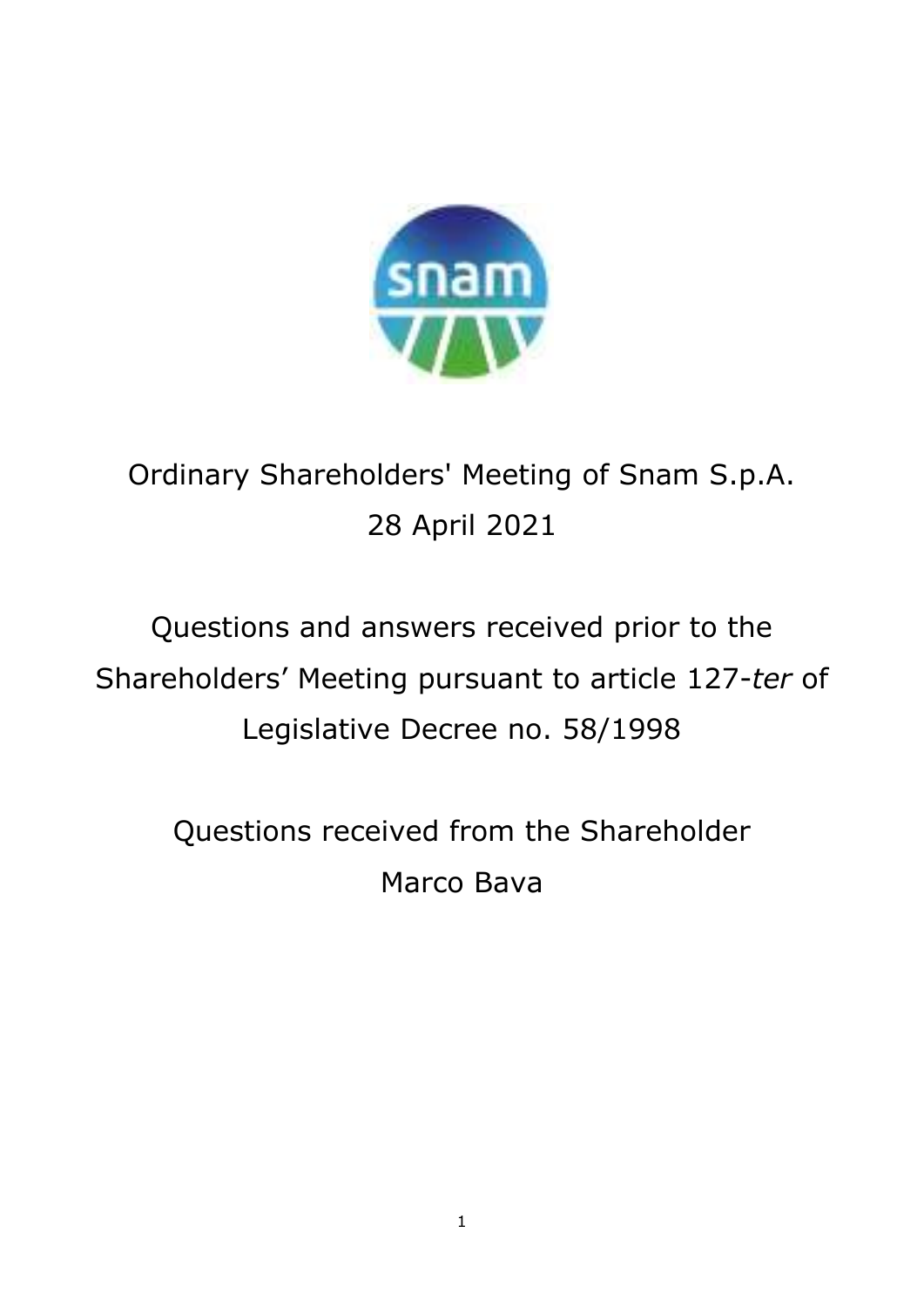- *1) WHEREAS YOU HAVE CHOSEN TO avail yourselves of Art. 106 of Italian Decree Law no. 18/20 of* 17 March 2020, setting out "Measures for strengthening the national healthcare service and economic support for families, workers and businesses connected with the COVID-19 epidemiological emergency", concerning - in particular the methods of intervention in Shareholders' Meetings and the conferral of delegations and/or sub-delegations on the designated representative in accordance with Art. 135 undecies of the Consolidated Law on Finance, *which I consider to be anticonstitutional insofar as it breaches Articles 3 and 47 of the Constitution insofar as it discriminates the shareholders of companies listed in the stock exchange by preventing them from attending the shareholders' meeting.* The recitals established by Art. 106 of the "Cura Italia" Decree are anti-constitutional insofar as they breach Articles 3 and 47 of the Constitution, equality amongst citizens and, therefore, for the attendance of shareholders' meetings by all shareholders, both in order to vote but above all intervene, as is guaranteed both by Art. 47 of the Constitution and Art. 2372 of the Italian Civil Code. Parliamentary sessions, congresses and university lectures will be held using electronic means, so why not shareholders' meetings? The controlling role of the minority shareholders has been confirmed in a great many financial cracks, so why seek to silence inconvenient shareholders? This is why I intend to summons you to court to seek compensation for intangible damages, to thereafter be donated to charity for not having exercised my right to attend the shareholders' meeting, also because:
	- *a) Art. 135-undecies of Italian Legislative Decree no. 58 of 24.02.1998 does not allow shareholders to be impeded from attending shareholders' meetings;*
	- *b) Point 1 of 106 admits that, by way of derogation from the provisions of Art. 2364, paragraph 2.c and 2478-bis, the ordinary shareholders' meeting may be convened within 180 days of year end;*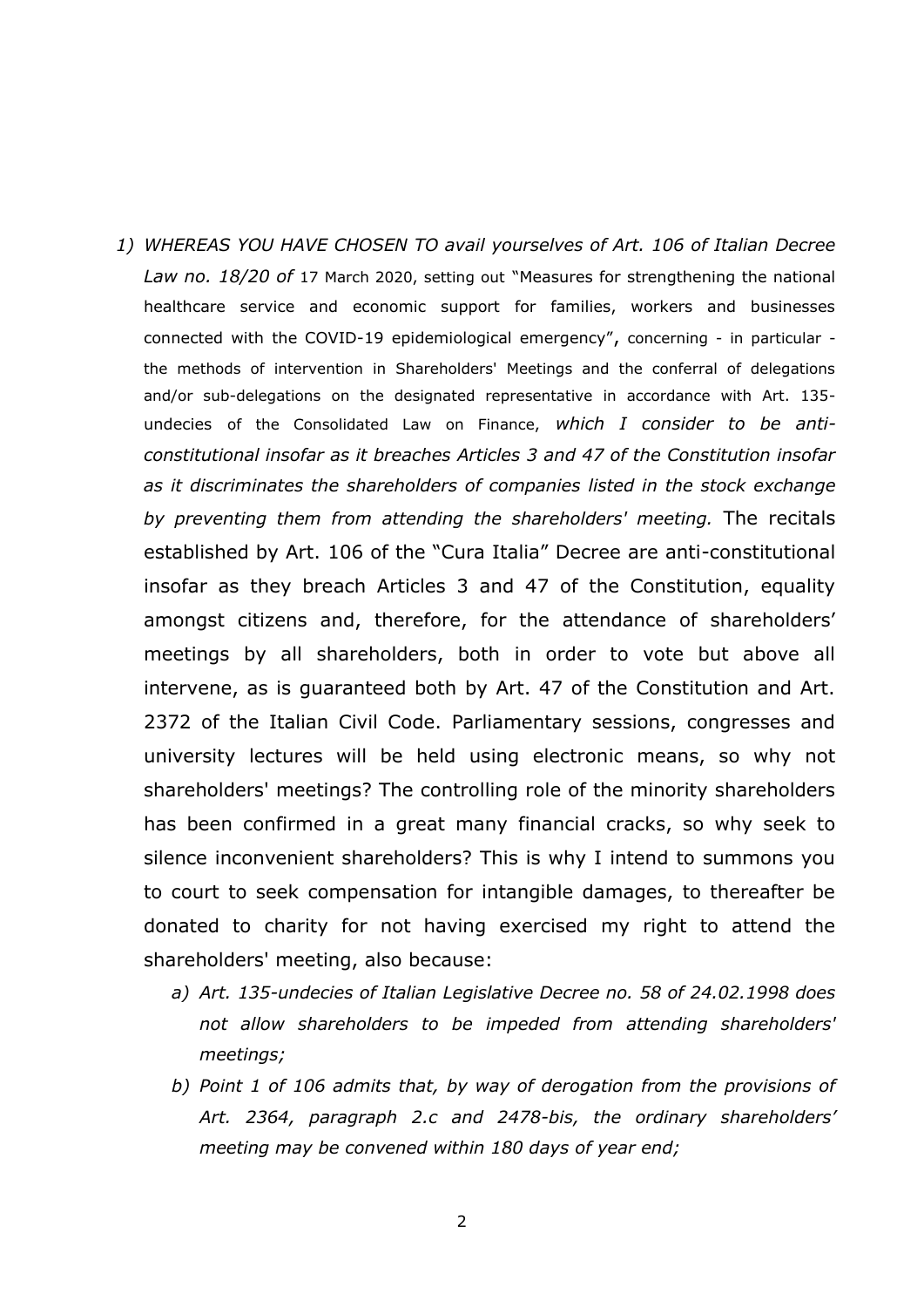- *c) Therefore, it is not possible, according to our legal system, to prohibit, for any reason, the attendance of shareholders, which can be assured over the internet.*
- *d) Hence, as Art. 106 of the Decree used to deny me the possibility of intervening in the shareholders' meeting is anti-constitutional, through the proceedings, I will ask the judge for an incidental petition to be lodged with the Constitutional Court.*

*As you have not held the shareholders' meeting ONLINE on the internet platform, as envisaged under the aforementioned decree for all joint stock companies, cooperative companies and mutual insurance companies, providing in the call notice for the possibility to vote electronically or by mail and to attend the meeting using*

*telecommunications devices, even if the use of such means of communication is not provided for under the Bylaws. It could also be established that the Shareholders' Meeting may take place, even exclusively, using telecommunications devices that ensure the identification of participants, their participation and the exercise of voting rights.*

#### *I would ask that the liability claim in regard to the BoD be put to the vote.*

**The Italian Decree-Law No. 18 of 17 March 2020 "Measures for strengthening the national healthcare service and economic support for families, workers and businesses connected with the COVID-19 epidemiological emergency" (the "Cura Italia" Decree), converted with amendments by Italian Law no. 27 of 24 April 2020 (the effectiveness of which was extended to Shareholders' Meetings held before 31 July 2021, by Art. 3(6) of Decree-Law No. 183 of 31 December 2020, as converted by Law No. 21 of 26 February 2021) under art. 106 entitles listed companies to allow Shareholders' Meetings to be attended, even exclusively, through the designated representative identified by the companies in accordance with Art. 135-undecies of the CLF and/or remotely.** 

**The Company lawfully decided to avail itself of the faculty envisaged by Art. 106, subsection 4, establishing that intervention in the Shareholders' Meeting could take place exclusively through the**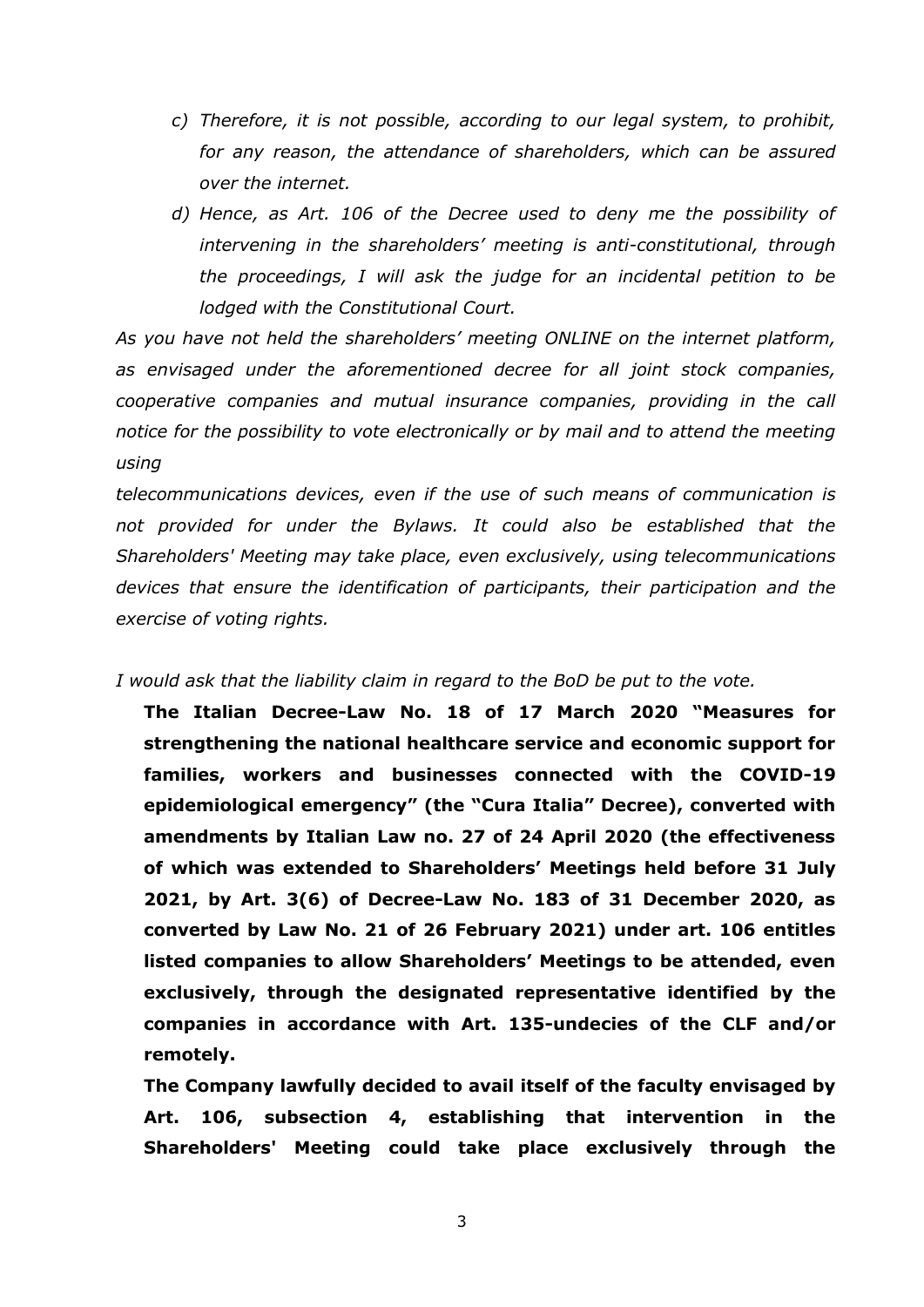**Designated Representative appointed by the Company in accordance with Art. 135-undecies of the CLF and Art. 10.2 of the Bylaws.**

**As regards the proposal to put the corporate liability claim to the vote, we would recall that the institute of pre-meeting questions is not the place wherein to formulate proposals to the Shareholders' Meeting and therefore it cannot be put to the vote. Please also note that, as the liability claim is not on the agenda of this Shareholders' Meeting, it could in any case be proposed, in accordance with Art. 2393, subsection 2 of the Italian Civil Code, only with reference to events relating to the year to which the financial statements refer. This is another reason why the proposal cannot be upheld.**

*2) Do the financial statement auditors also provide tax advice?*

**Neither Snam nor its subsidiaries or consolidated companies have requested tax advice from the company that audits the financial statements. This is forbidden by legislation and by internal rules.**

*3) WHEN DO YOU EXPECT THAT HYDROGEN WILL BE DISTRIBUTED VIA GAS PIPELINES? HOW WILL IT BE PRODUCED?* 

**Snam is carrying out a series of tests and analyses to prepare its infrastructure to accommodate hydrogen. Currently, at least 70% of the pipes are believed to be "hydrogen ready" and in the future will be ready to receive up to 100% hydrogen. As announced for the 2020- 2024 Strategic Plan, Snam's aim is to transmit only decarbonised gas by 2050. There are various ways to produce decarbonised hydrogen, the main ones to date being through electrolysis (green hydrogen) or through natural gas, with the capture of CO<sup>2</sup> (blue hydrogen). Efficient and sustainable hydrogen production will have to make the best use of available natural resources, both in Italy and abroad.**

*4) how will your strategies change after COVID?*

**Snam's strategies are in line with what was announced to the market during its Strategy Presentation on 25 November 2020.**

*5) HAVE YOU ADOPTED ISO 37001 and the Anti-Corruption Management Systems?*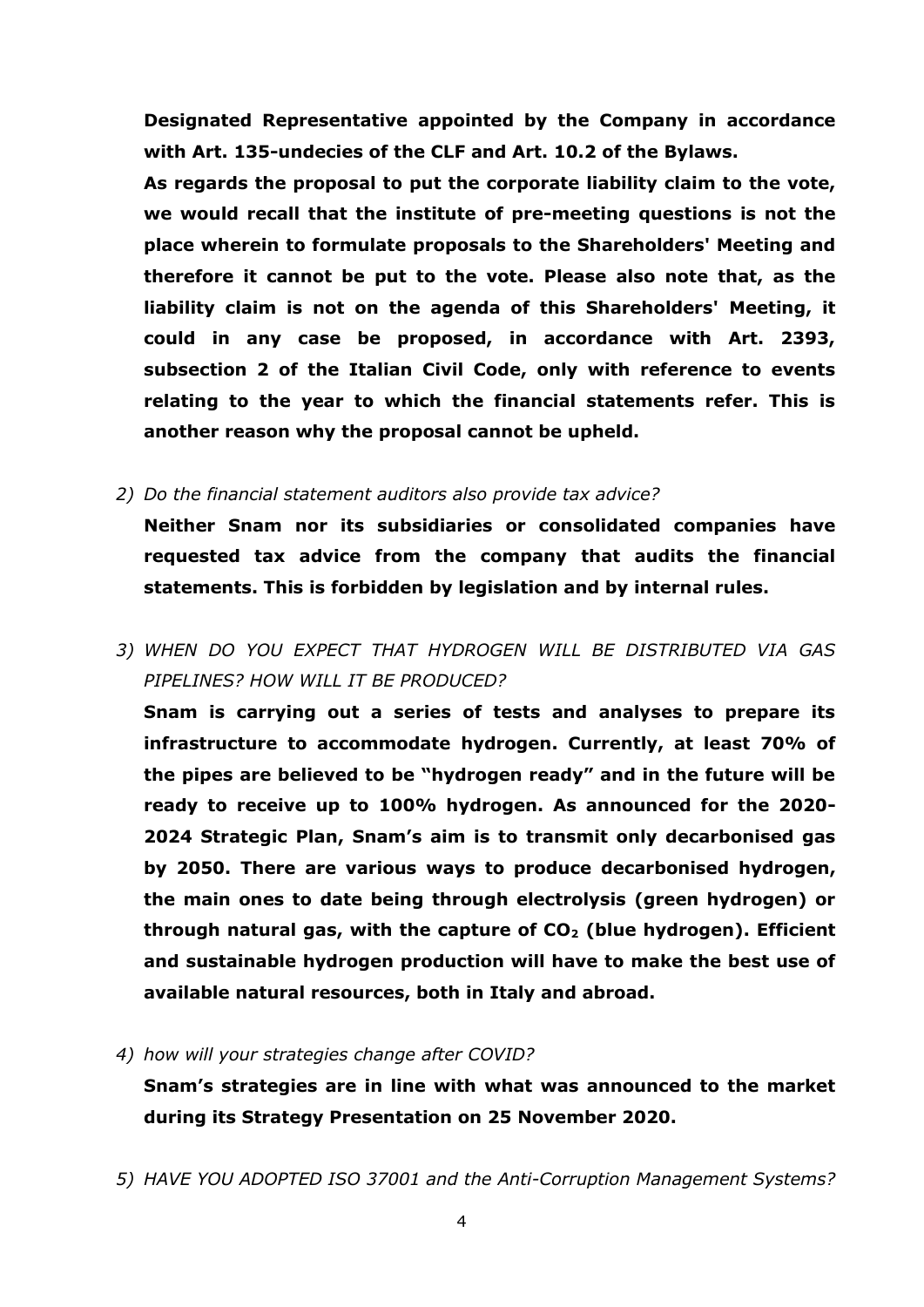**As regards ISO 37001, Snam is investigating these issues and will consider gaining these certifications if they result in greater rationalisation and actual efficiency with the systems already present in the company aimed at the continuous improvement of sustainability and transparency.** 

**As regards the Anti-Corruption Systems, Snam has a structured Anti-Corruption Compliance Programme in place, of which the Anti-Corruption Guidelines published in February 2019, in lieu of the previous Anti-Corruption Procedure, are an integral part. The Anti-Corruption Compliance Programme is structured in several elements overseeing the risk of "***corruption***" including, in particular: a dedicated anti-corruption department, anti-corruption due diligence in regard to all third parties before establishing any form of business relationship, suitable contractual clauses, periodic risk assessment and annual monitoring (today carried out through the Integrated Risk Assurance & Compliance system), training and information and a whistleblowing system also intended for third parties (overseen by an independent body, the Ombudsman).** 

**The Anti-Corruption Compliance Programme comes as part of the more extensive Compliance Programme system for the Prevention of Offences, defined by the Company in order to supplement and be a part of the internal control and risk management system ("ICRMS"). Both systems in turn refer to the company's Code of Ethics, which is also an integral part of the Model 231.** 

- *6) DOES THE CHAIRMAN BELIEVE IN THE HAVEN?*  **The question is not pertinent.**
- *7) HAVE ANY INTERNATIONAL FINES BEEN CONTESTED?* **No international fines have been contested.**
- *8) HAVE PING-PONG TRANSACTIONS BEEN PERFORMED ON TREASURY SHARES CLOSED BY 31.12? WITH WHAT ECONOMIC RESULTS WHERE BOOKED?*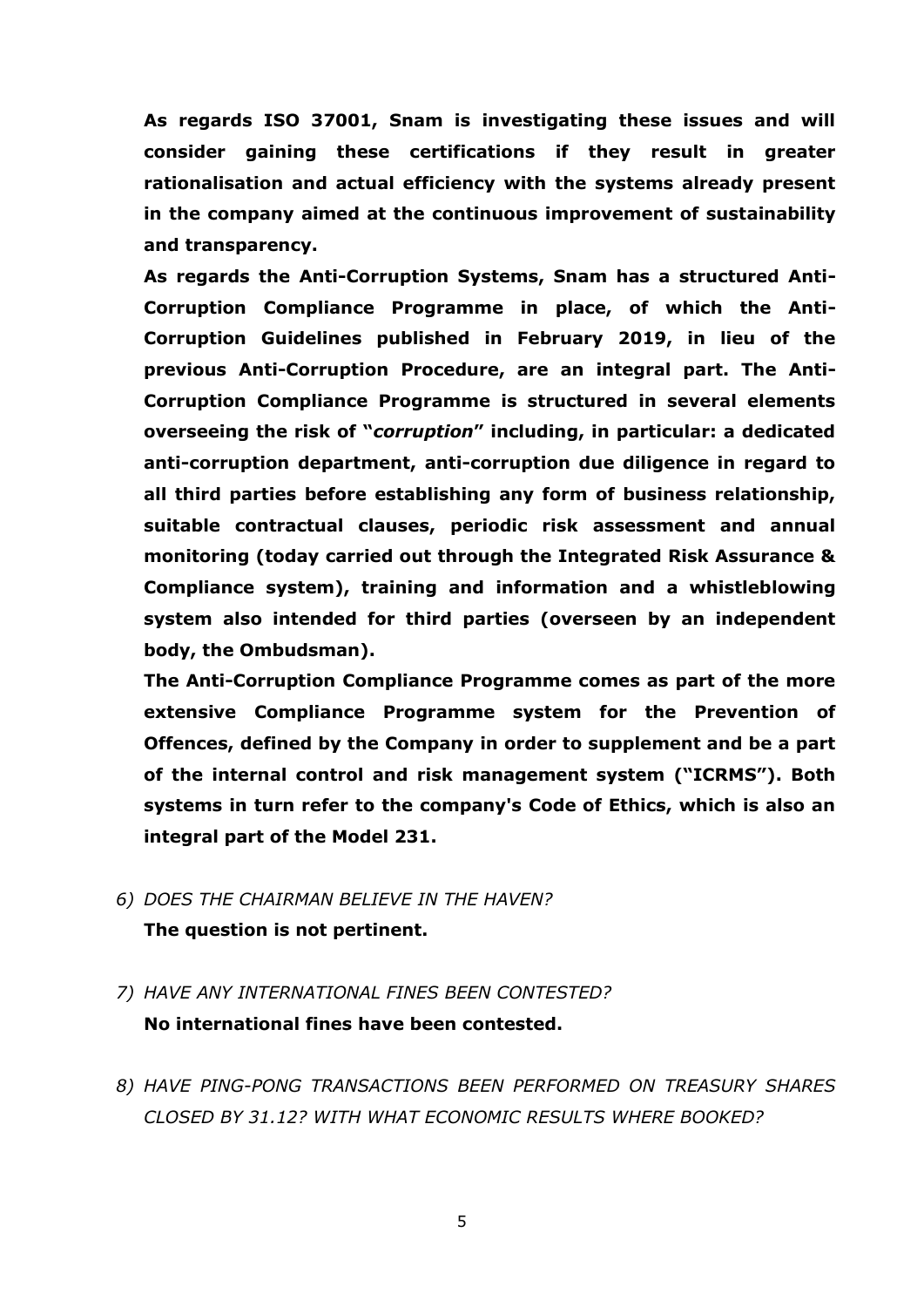**Snam does not trade in treasury shares or the shares of other listed companies and, therefore, has never performed any "ping pong" transactions.**

*9) Who is the person to contact to offer promotional chocolates, patents, trademarks and start-ups for sale?*

**Snam only works with qualified suppliers. The qualification process is simple and transparent and is open to everyone.** T**o start this process, simply register on the Snam suppliers' portal at** *[www.snam.it](https://www.snam.it/)*

*10) Do you intend to carry out initiatives for shareholders like the medical centres created by BANCA D'ALBA?*

**It is important to remember that, unlike the above example, Snam is not a cooperative company. Snam works on various areas through the Foundation. Fondazione Snam works on environmental projects e.g. energy poverty and forestation, educational poverty projects and NEETs, as well as gender equality projects. Last year, Fondazione Snam supported the vulnerable groups most affected by lockdown, reaching 600,000 people through more than 70 local organisations.**

*11) IRR: INTERNAL AVERAGE RATE ON RETURN and WACC = WEIGHTED AVERAGE INTEREST RATE PAYABLE?*

**In 2020, the average gross interest rate payable was around 0.9%, while the internal average profitability rate (calculated on the equity, ROE or Return on Equity) was 17%, calculated as the ratio between Reported Net Profit as of 31 December 2020 (1,101 million euros) and Net Group Equity (6,472 million euros) as of the same date.**

*12) DO YOU INTEND TO OBTAIN BENEFIT CORPORATION AND ISO 37001 CERTIFICATION?*

**We are considering the possibility of a B Corp certification together with the certifying body (not Benefit Corporation which is a legal form).**

*13) Do you intend to hold shareholders' meetings online as well?*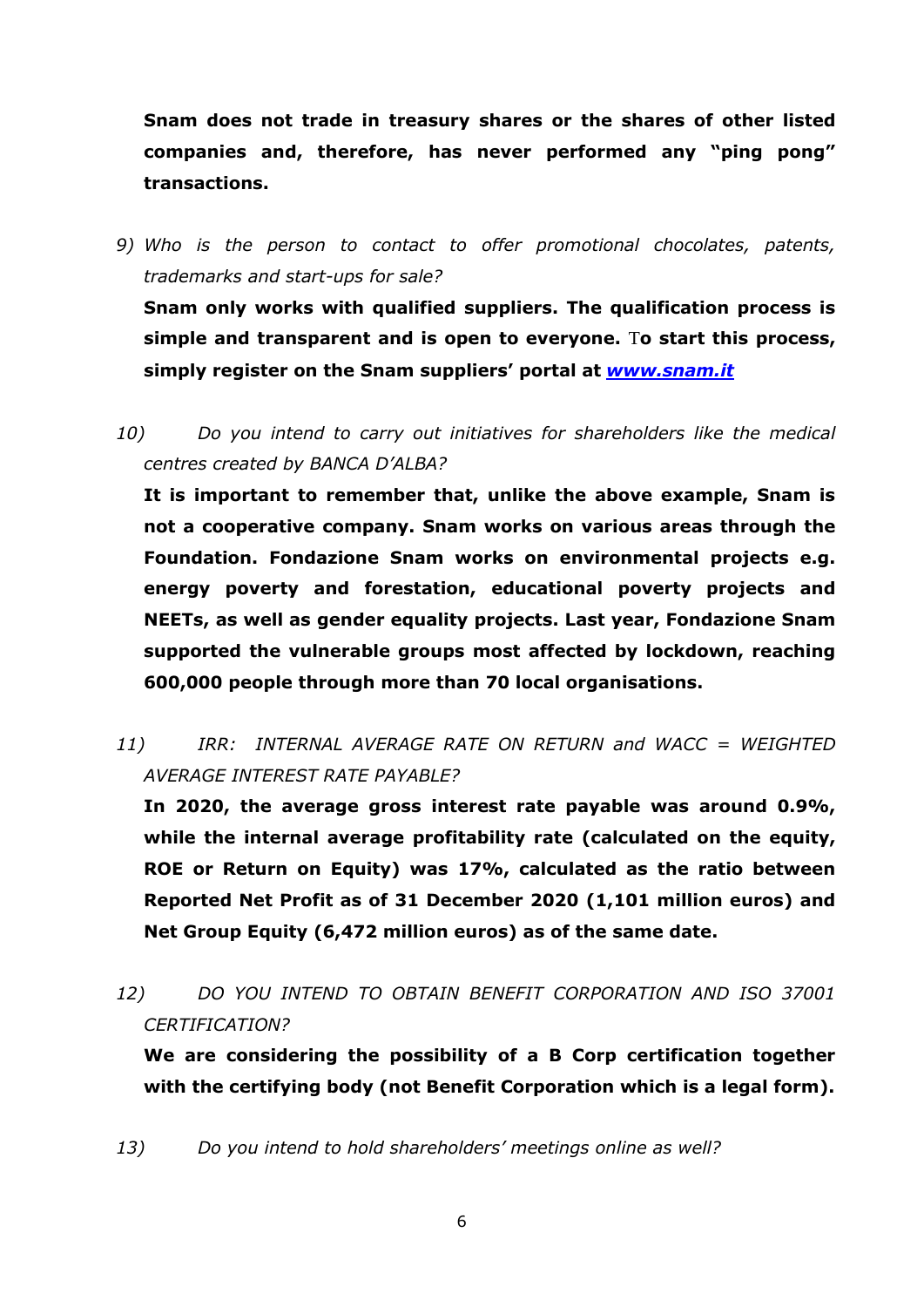**For several years, Snam has allowed Shareholders' Meetings to be attended online, via the Company's website. The Snam bylaws, however, do not provide for interventions to be made in shareholders' meetings using telecommunication devices.**

*14) How much did the European training funds amount to and what did you use them for?* 

**The company does not receive European training funds.**

*15) Are you planning any new acquisitions and/or sales?*

**As regards possible acquisitions, Snam monitors the market in case possible inorganic opportunities should arise, to which its investment criteria will be applied, as explained to the market, i.e. to obtain a return, adjusted for the risk relating to the individual investment, of no less than the return for organic investments in similar regulated businesses in Italy.**

- *16) Does the group have current accounts in high risk non-euro countries?* **The Snam Group does not have current accounts in high risk or non-Euro Area countries.**
- *17) Do you intend to transfer the registered office to the Netherlands and the tax residence to the UK? If you have already done so, what do you intend to do as a result of the UK leaving the EU?*

**The Company has no intention of transferring its registered office and tax residence.**

*18) Do you intend to propose changes to the bylaws to double the number of votes?*

**The Company has not thus far examined or evaluated proposals for changes to the bylaws to introduce loyalty shares.**

*19) Do you have call centres abroad? If so, where, with how many workers, who owns them?*

**We have no call centres abroad.**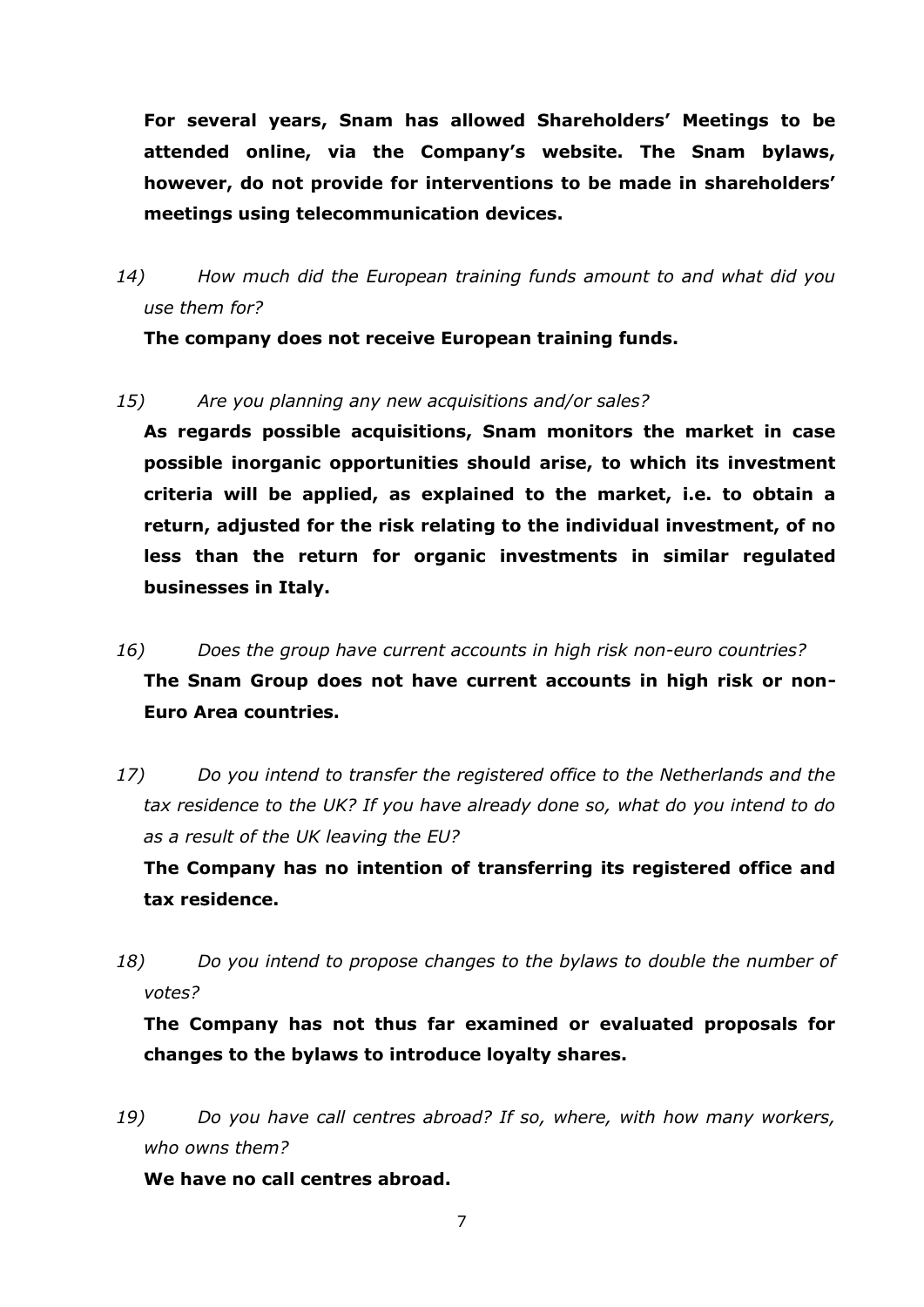*20) Are you registered with Confindustria? If so, how much does it cost? Do you intend to pull out?*

**Yes. In 2020, Snam's contribution to local Confindustria associations amounted to approximately 167 thousand euros to join 27 local associations covering 34 provinces. In particular, in some geographical areas, the contribution to the development of the business is decisive.**

#### *21) How has the level of debt changed and why?*

**At 31 December 2020, net financial debt totalled 12,887 million euros. The positive cash flow from operating activities made it possible to fully finance the required net technical investments. Taking into account the net disbursements for the purchase of equity investments, Free Cash Flow was negative by 35 million euros.** 

**Net financial debt, after the cash flow of shareholders' equity essentially deriving from payment to shareholders of the 2019 dividend (779 million euros) and from the purchase of treasury shares (114 million euros), was up 964 million euros compared to 31 December 2019, including non-monetary components relating to debt (36 million euros).**

**Detailed information on the change in the items that make up the net financial debt is provided in the 2020 Annual Financial Report published on the website.**

*22) How much do the incentives received as a group amount to by type and entity?*

**As for incentives in the sense of free public contributions received and collected, Snam S.p.A. did not receive any incentives in 2020.**

*23) What are the names and surnames of the members of the watch structure and how much does it cost?*

**The Watch Structure currently consists of the following three members, experts in legal, corporate, economic and business administration matters, one of whom acts as Chairman: Franco Gallo (Chairman), Silvano Corbella, Désirée Fondaroli. The annual gross remuneration is**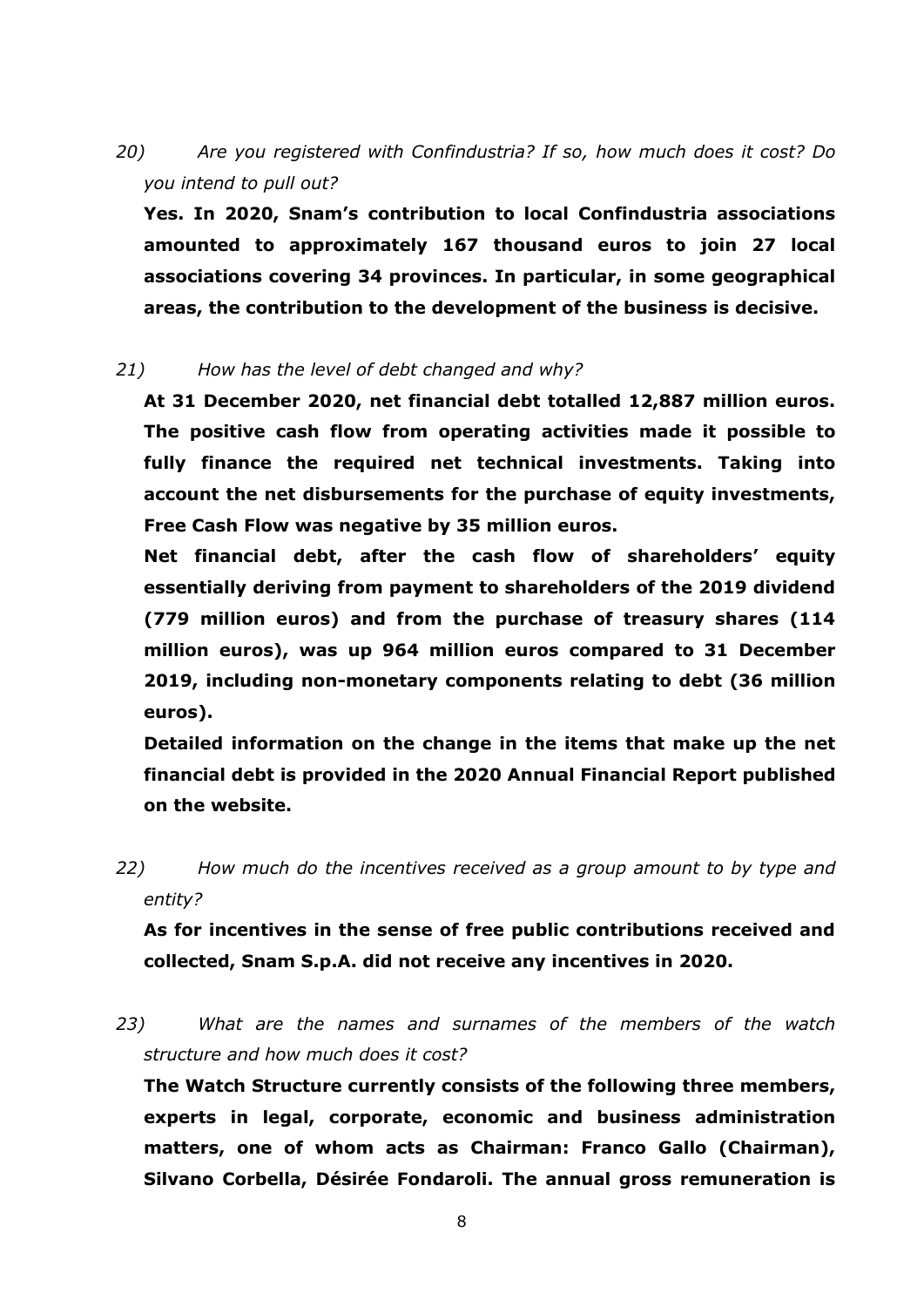**currently 50,000 euros for the Chairman and 30,000 euros for each of the other members.**

*24) How much does it cost to sponsor the CI Rimini Meeting and EXPO 2015 or others? What for and for how much?*

**The sponsorship for the 2020 Rimini Meeting amounted to 30 thousand euros (+VAT).** 

**In 2020, the total cost for Snam sponsorships came to approximately 400 thousand euros, mainly connected with the ANCI AGM, the Rimini Meeting, the UNI-Cig Forum, Ecomotori, the Energy Transition Commission, the European Gas Conference and the World Hydrogen Congress.**

*25) CAN YOU PROVIDE ME WITH A LIST OF PAYMENTS AND LOANS TO PARTIES, POLITICAL FOUNDATIONS, ITALIAN AND FOREIGN POLITICIANS?*

**The Snam Code of Ethics forbids the payment of contributions, whether direct or indirect, in any form, to parties, movements, committees and political and trade union organisations, their representatives and candidates. These instructions are also reiterated in the Anti-Corruption Guidelines adopted by the Group. There has not therefore been any direct or indirect financing of political parties, trade unions, committees and political and trade union organisations, their representatives and candidates, in Italy and abroad. All the Documents mentioned are available on the Company's website, with English versions also available.**

*26) HAVE YOU DISPOSED OF TOXIC WASTE UNLAWFULLY?*

**If by "toxic waste", you mean "hazardous waste", the Company's waste management is in compliance with the relevant legislation.**

*27) WHAT WAS the investment in government bonds, large-scale retail distribution, STRUCTURED SECURITIES?*

**There are no investments in government bonds or structured securities.**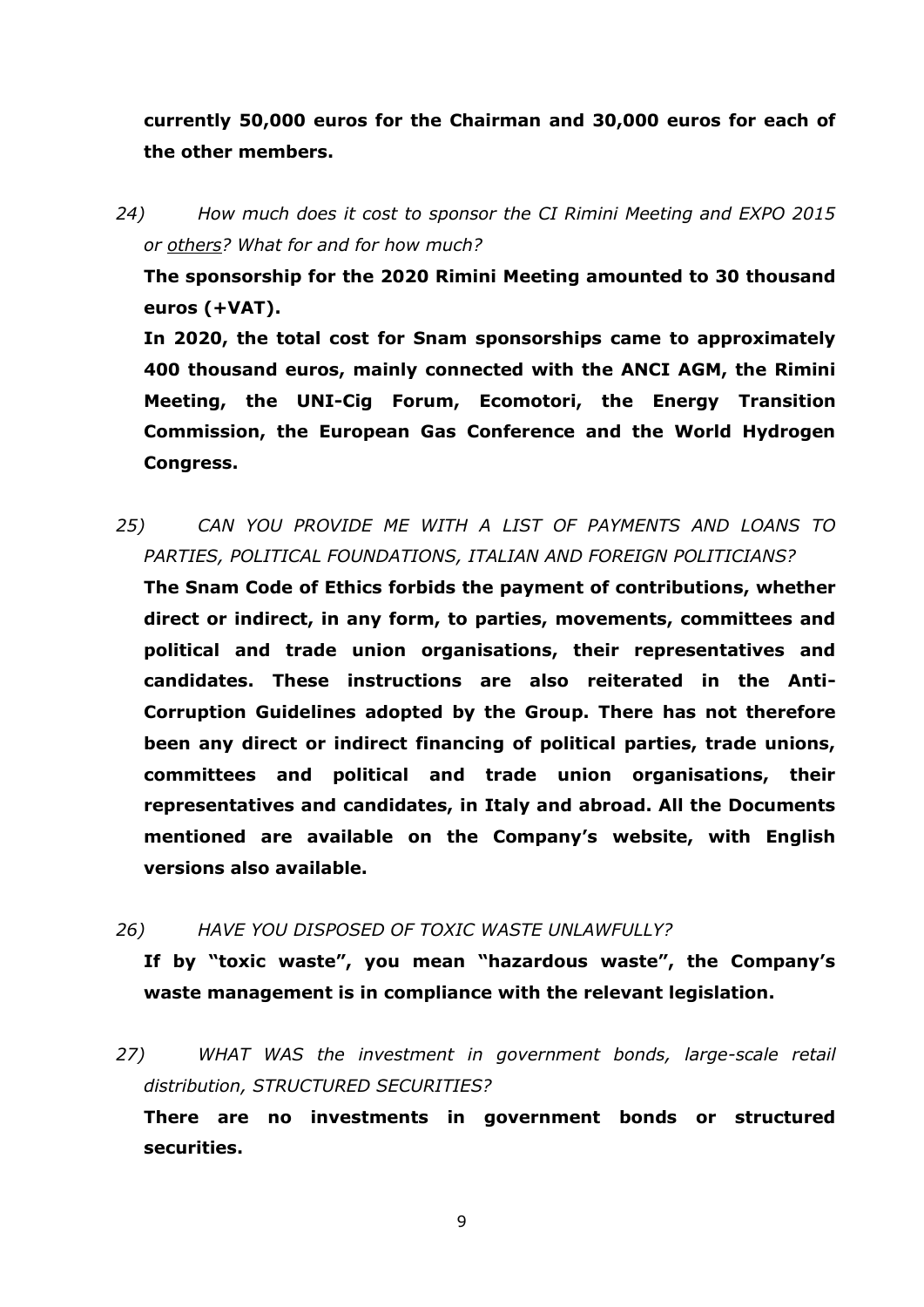*28) How much did the securities service cost last financial year? Who is it performed by?*

**The "service securities" is carried out by a specialized third party, Computershare S.p.A. The service costs around 60 thousand euros per year.**

- *29) Are there any planned staff reductions or restructuring or offshoring?* **We have no plans for staff reductions/restructuring/relocations aside from our usual turnover.**
- *30) Is there a commitment to buy products back from customers after a certain time? How is this recorded in the accounts?*

**There is no commitment to buy products back from customers.**

*31) Have current or past directors have been investigated for environmental crimes, LAUNDERING, SELF-LAUNDERING OR OTHER OFFENCES concerning the company? WITH WHAT POSSIBLE DAMAGE TO THE COMPANY?*

**"The criminal disputes are described in the "Guarantees, commitments and risks - Disputes and other measures" section of the Annual Financial Report, published on the company's website.**

*32) Reasons and methods of calculating the indemnity at the end of the directors' mandate.* 

**For the Chief Executive Officer, in line with the practice of the reference markets, an indemnity is provided for termination of the office of director and of the managerial employment relationship; upon simultaneous termination of both relationships, in connection with the non-renewal of the mandate upon its expiry or the early termination of the mandate, two annuities of the fixed annual remuneration supplemented by the average Annual Monetary Incentive paid in the last three years are provided, without prejudice to what results from the application of the provisions of the national contract for the managers of companies that produce goods and services. The indemnity is not due if the employment relationship is terminated for just cause or dismissal with a notice period for subjective reasons**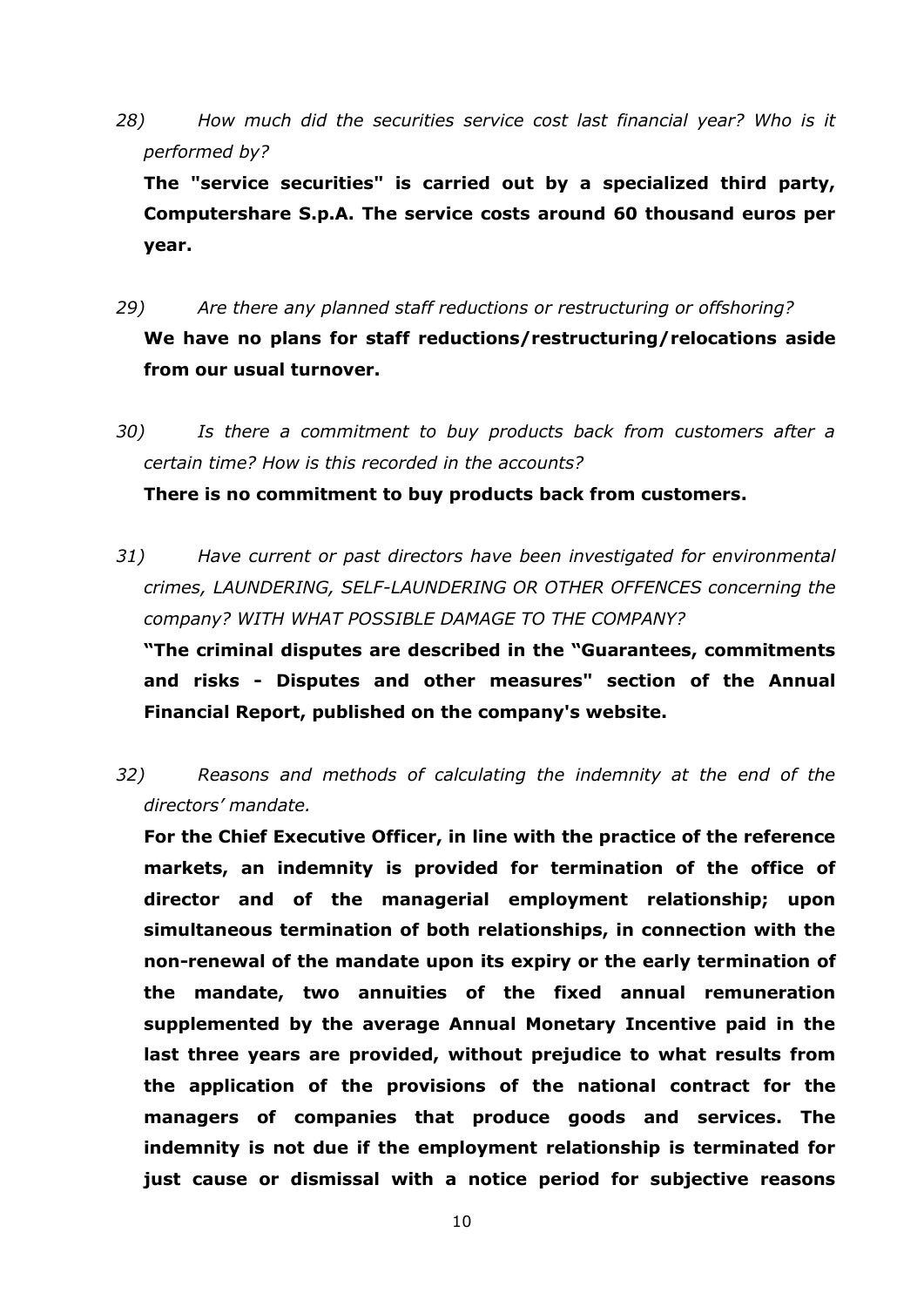**including the notion of justification pursuant to the collective agreement or in the case of resignation.** 

**There is no end-of-mandate agreement for the other directors.**

*33) Who conducts the real estate valuation? How many years does the assignment last?*

**As per our in-house rules, the valuation of real estate during purchases and sales is prepared by authorised advisors with whom specific framework agreements are in place, negotiated through tenders. At present, we have two, two-year contracts in place, with annual renewal options for a further two years.**

*34) Is there D&O insurance (guarantees offered, amounts and accidents covered, subjects currently covered, when it was decided on and by which body,*

*associated fringe-benefit component, with which broker was it signed and which companies have undersigned it, expiry and effect on the demerger policy) and how much does it cost us?*

**On 18 April 2008, the Shareholders' Meeting authorised the Board of Directors to extend the insurance policy, provided for the management to cover professional risks, to the directors and to the statutory auditors of Snam S.p.A. according to the standard terms and conditions in practice on the insurance market.**

**Snam has a D&O policy to cover claims for compensation for damages by third parties for actions carried out in the performance of their duties by directors, statutory auditors and all other managerial figures of the company. At present, the policy is signed with leading insurance companies, selected after a tender. The policy conditions are in line with market best practices.**

*35) Were policies signed to guarantee information prospectuses (in relation to the bonds)?* 

**No specific policies to guarantee information prospectuses have been taken out.**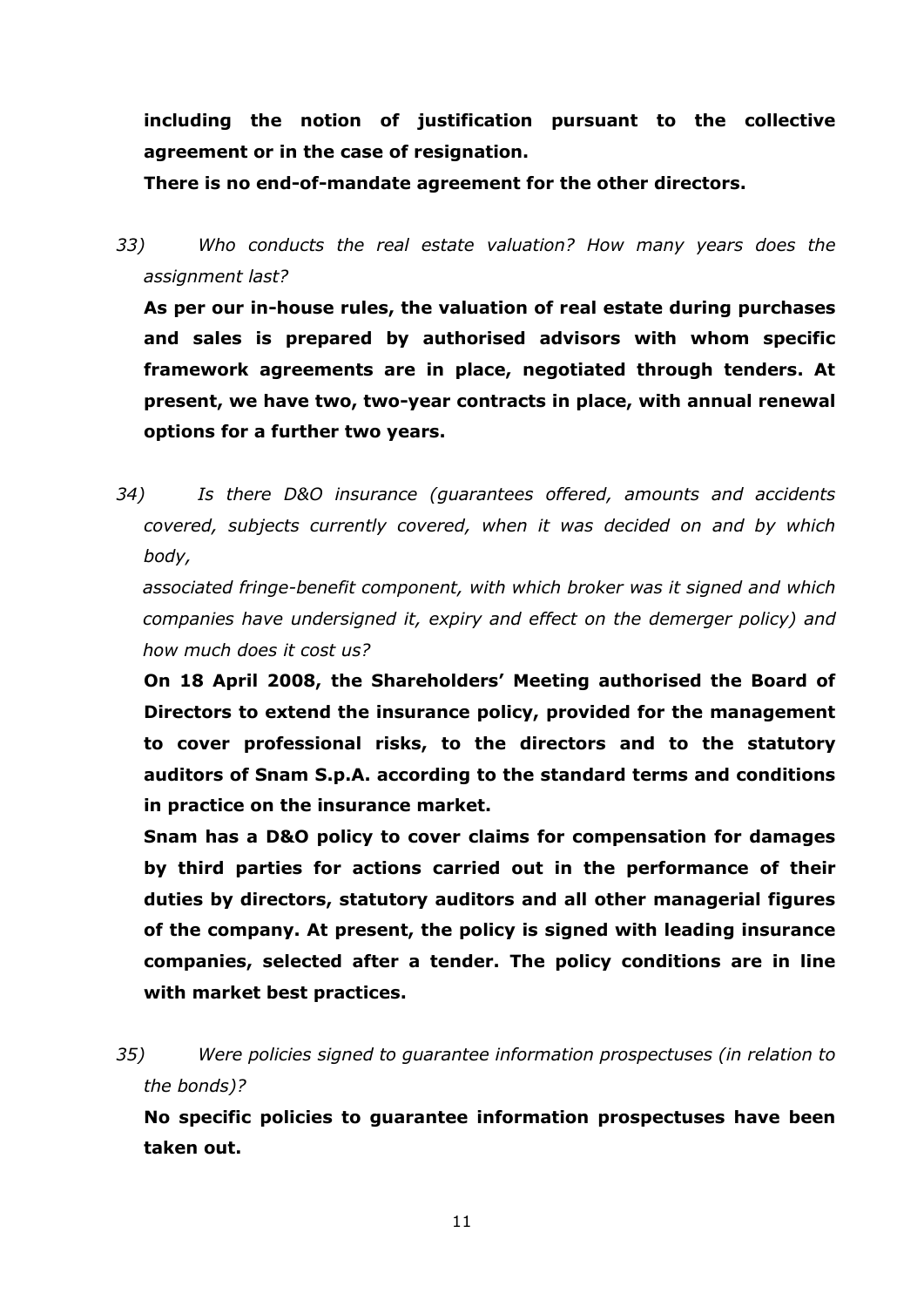*36) What are the amounts for non-financial and social security insurance (differentiated by macro area, differentiated by industrial facility, which internal departments decides on and manages the policies, broker used and companies)?*

**To guarantee against industrial risks, Snam signs insurance policies to cover its assets and damages to third parties which have ceilings and conditions in line with market best practices.**

**Policies to cover the industrial risks are issued in part by the captive company of the Group and in part by leading insurance companies selected after a tender process.** 

**The policies are managed by the relevant internal departments of Snam, in compliance with the Group's insurance program.**

*37) I WOULD LIKE TO KNOW How is the liquidity used (composition and monthly development, lending rates, type of instruments, counterparty risks, financial revenue obtained, management policy, the reasons for incompressibility, quota allocated to severance pay and what operational legal constraints are placed on the liquidity)*

**At 31 December 2020, cash and cash equivalents (3,044 million euros) mainly relate to deposits with banks that have a high credit standing and that are readily payable (2,991 million euros) and cash with Gasrule Insurance DAC (23 million euros) and Snam International BV (22 million euros).**

*38) I WOULD LIKE TO KNOW WHAT INVESTMENTS ARE PLANNED FOR RENEWABLE ENERGIES, HOW THEY WILL BE FINANCED AND HOW LONG IT WILL TAKE TO RECOVER THESE INVESTMENTS.*

**The 2020-2024 Plan presented in November 2020 envisages, in the five-year period, investments of over 200 million euros in the Biomethane business and around 150 million euros in the hydrogen business, financed through an adequate mix of sources and with the aim of maintaining an efficient capital structure. The return planned is in line with the average for the sector.**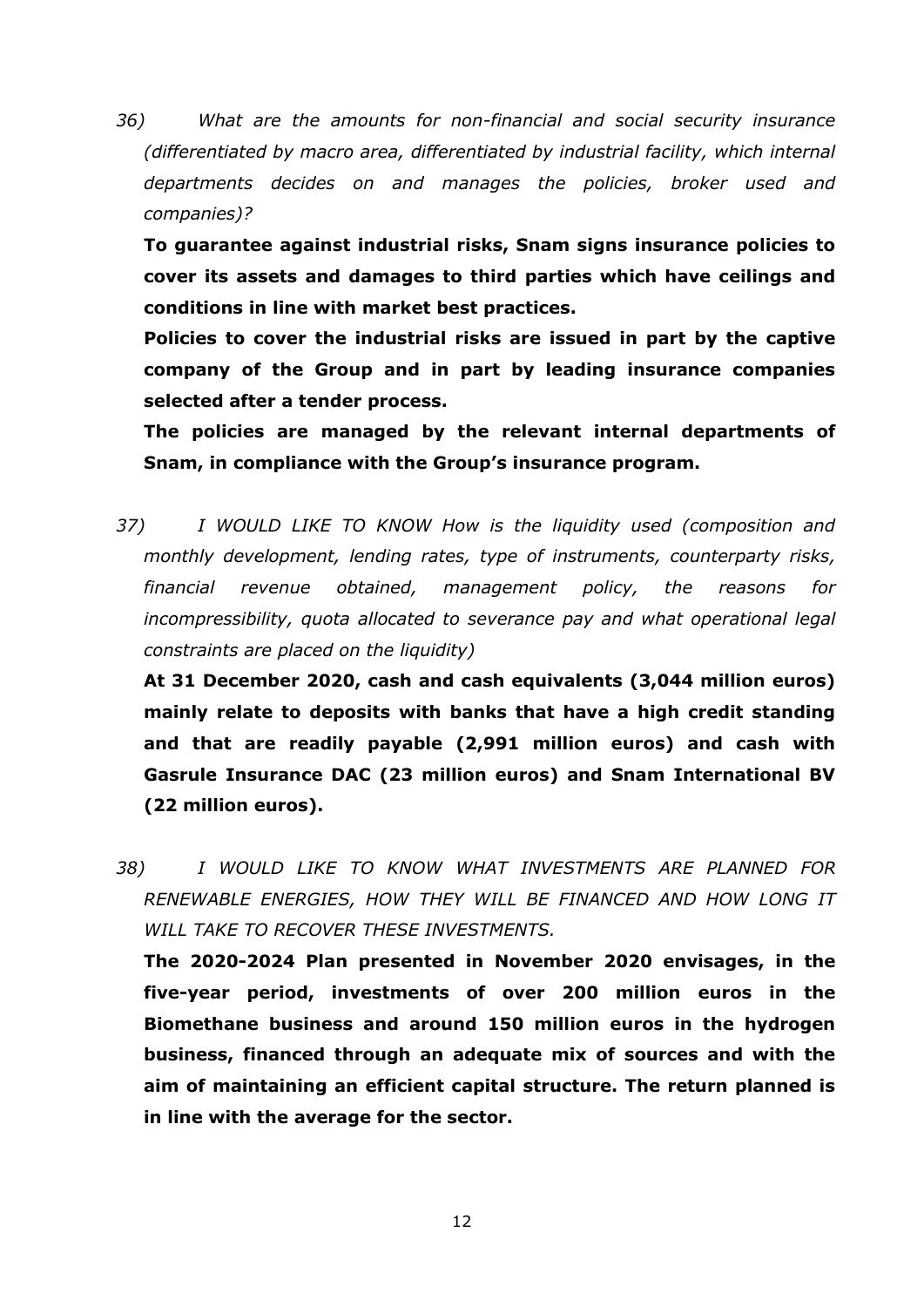*39) Has there been a downgrading in Italy/abroad of advertising investments/sponsorships?*

**There has not been a downgrading.**

*40) How is compliance with child labour regulations ensured?*

**There are no child workers at our Group and their employment for any reason is forbidden by Code of Ethics and by our internal regulations. Even suppliers who work with us may not use child workers in the activities that they perform for us.**

- *41) Has the ENAS SA8000 ethical certification been granted or is it planned?* **Snam is investigating these issues and will consider gaining these certifications if they result in greater rationalisation and actual efficiency with the systems already present in the company aimed at the continuous improvement of sustainability and transparency.**
- *42) Do we finance the arms industry?*

**The Company does not finance the arms industry.**

*43)* I would like to know the *NET FINANCIAL POSITION OF THE GROUP ON THE DATE OF THE SHAREHOLDERS' MEETING WITH THE HISTORIC AVERAGE ACTIVE AND PASSIVE RATES.*

As of 31 December 2020, latest figure disclosed, the Group's net **financial position was 12,887 million euros. The average gross cost of debt was 0.9%. Excluding average exposure for investments in liquidity, this came to 1.2%.**

*44) How much did the Consob, Borsa etc. fines amount to and what were they for?*

**Consob and Borsa Italiana did not impose fines on Snam.**

*45) Have there been unpaid taxes? If so how much do they amount to? Interest? Fines?*

**There are no unpaid taxes.**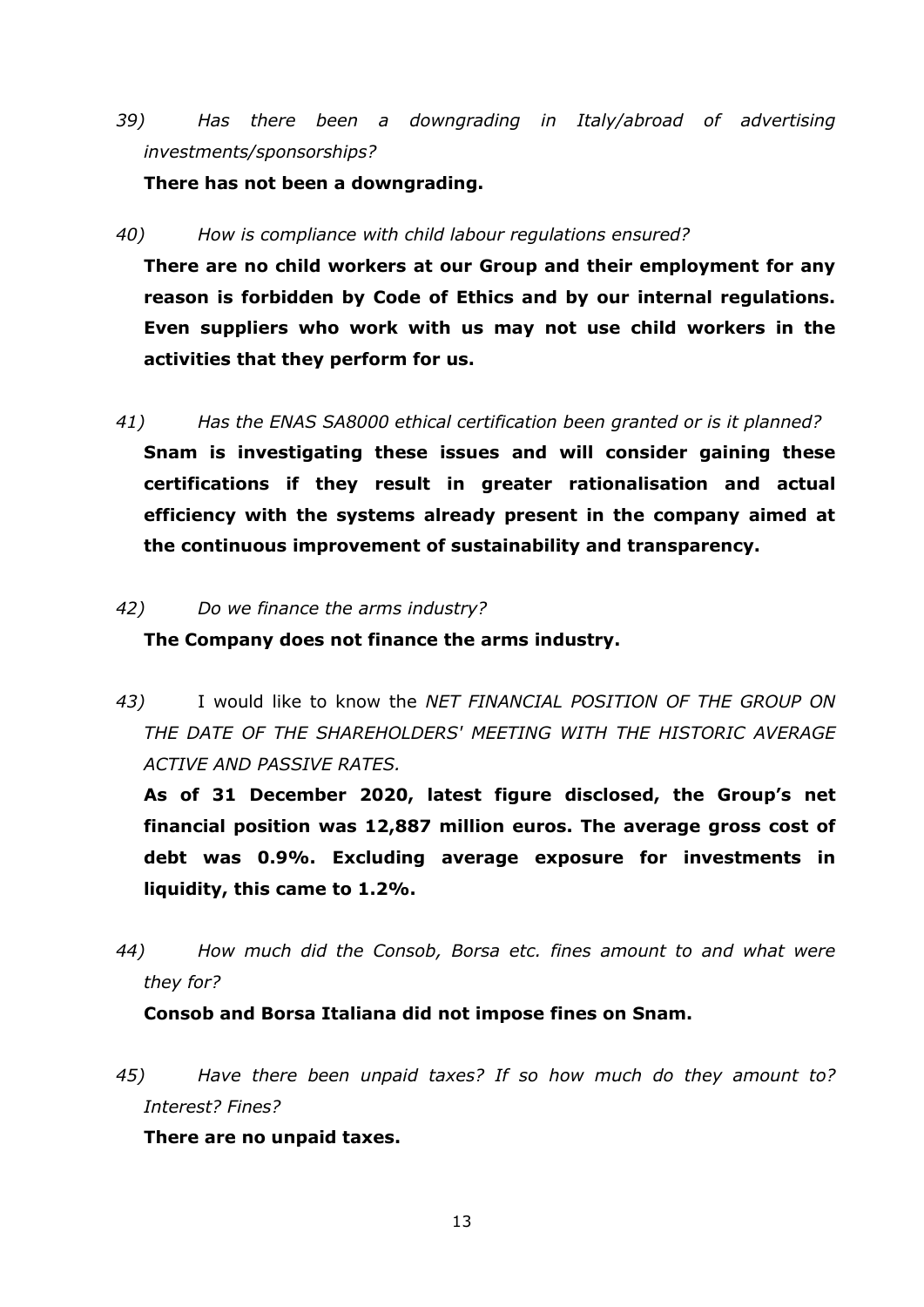*46)* I would like to know: *CHANGE TO THE EQUITY INVESTMENTS WITH RESPECT TO THE REPORT UNDER DISCUSSION.*

**On 8 January 2021, a 37% stake in Industrie De Nora S.p.A., a global innovator in sustainable energy and water treatment technologies, was acquired based on a 100% enterprise value of approximately 1.2 billion euros.**

**On 29 January 2021, a 30% stake in Renovit (formerly Snam 4 Efficiency) was sold to CDP Equity. The 100% enterprise value was estimated at around 150 million euros.**

**On 2 February 2021, for the subscription of a capital increase, Fondazione CDP became a shareholder of Arbolia Società Benefit S.p.A. with a 49% equity stake.**

47) I would like to know as of today *CAPITAL GAINS AND LOSSES, SECURITIES LISTED ON THE ITALIAN STOCK EXCHANGE AT THE LAST STOCK EXCHANGE CLEARING AVAILABLE*

**Snam's investments in listed companies refer to the linking shareholding (13.5%) in ITALGAS and the equity investment measured at fair value in ITM POWER (2.318%). In the 2020 consolidated financial statements, the valuation based on the net equity method (IAS 28) resulted in a revaluation gain of 52 million euros, equal to Snam's quota of the net result. The listing on the Stock Exchange of the Italgas share on Wednesday 19 April 2021 was 5.44 euros per share, which leads to a market cap of 4,4 billion euros. The portion attributable to Snam consequently amounted to approximately 594 million euros, while the book value of the equity investment in Italgas in Snam's consolidated financial statements as at 31 December 2020 amounted to 235 million euros.**

**The equity investment in ITM POWER is recorded in the 2020 consolidated financial statements at a value of 74 million euros, the book value at 19 April 2021 would be 70 million euros, corresponding to a market price of 473.8 pence per share.**

*48) I would like to know from the start of the year up until today THE TREND OF THE TURNOVER by sector.*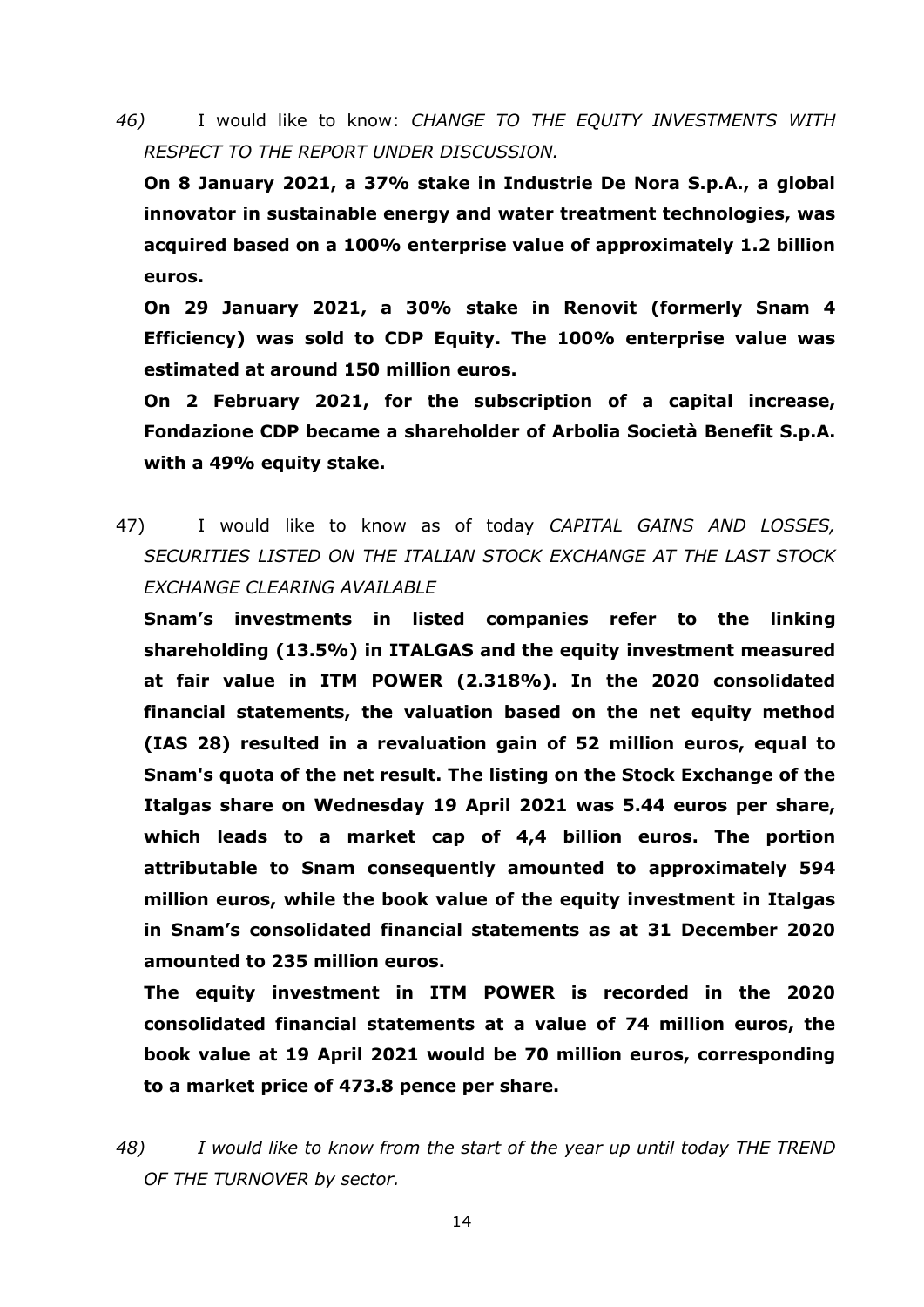**To represent turnover, revenues from the core business (gross of intragroup elisions) by activity sector in 2020 (1H 2020 and FY 2020) are as follows:** 

- **• TRANSMISSION: (1H 2020, 1,065 MILLION EUROS; FY 2020, 2,120 MILLION EUROS)**
- **• REGASIFICATION: (1H 2020, 14 MILLION EUROS; FY 2020, 29 MILLION EUROS)**
- **• STORAGE: (1H 2020, 340 MILLION EUROS; FY 2020, 684 MILLION EUROS).**

49) I would like to know as of today *TRADING ON TREASURY SHARES AND OF THE GROUP EVEN THROUGH AN INTERMEDIARY COMPANY OR PERSON PURSUANT TO ART.18 OF PRESIDENTIAL DECREE 30/86, IN PARTICULAR WHETHER IT HAS ALSO BEEN CARRIED OUT ON THE SHARES OF OTHER COMPANIES, REGISTERED TO A FOREIGN BANK NOT REQUIRED TO DISCLOSE TO CONSOB THE NAME OF THE OWNER, WITH CARRYOVERS ON THE SECURITIES IN THE PORTFOLIO FOR A SYMBOLIC VALUE, WITH SHARES IN PORTAGE.*

**It should be noted that Snam does not trade in treasury shares or the shares of other listed companies.**

**As of 31 December 2020, Snam holds 90,642,115 treasury shares (102,412,920 treasury shares as of 31 December 2019) in its portfolio, equal to 2.70% of the share capital.**

**The lower number of treasury shares compared to 31 December 2019 is mainly attributable to: (i) the cancellation of 33,983,107 shares with no par value, with no reduction in share capital, as approved by the Snam Shareholders' Meeting held in extraordinary session on 18 June 2020; (ii) the allocation of 1,511,470 shares to Snam's managers under the 2017 Share Incentive Plan; and (iii) the purchase of 23,723,772 shares as part of the buyback programmes approved by the Shareholders' Meetings of 2 April 2019 and 18 June 2020.**

50) I would like to know the *PRICE OF THE TREASURY SHARE BUYBACK AND THE DATE OF EACH LOT, AND THE % DIFFERENCE WITH RESPECT TO THE STOCK MARKET PRICE*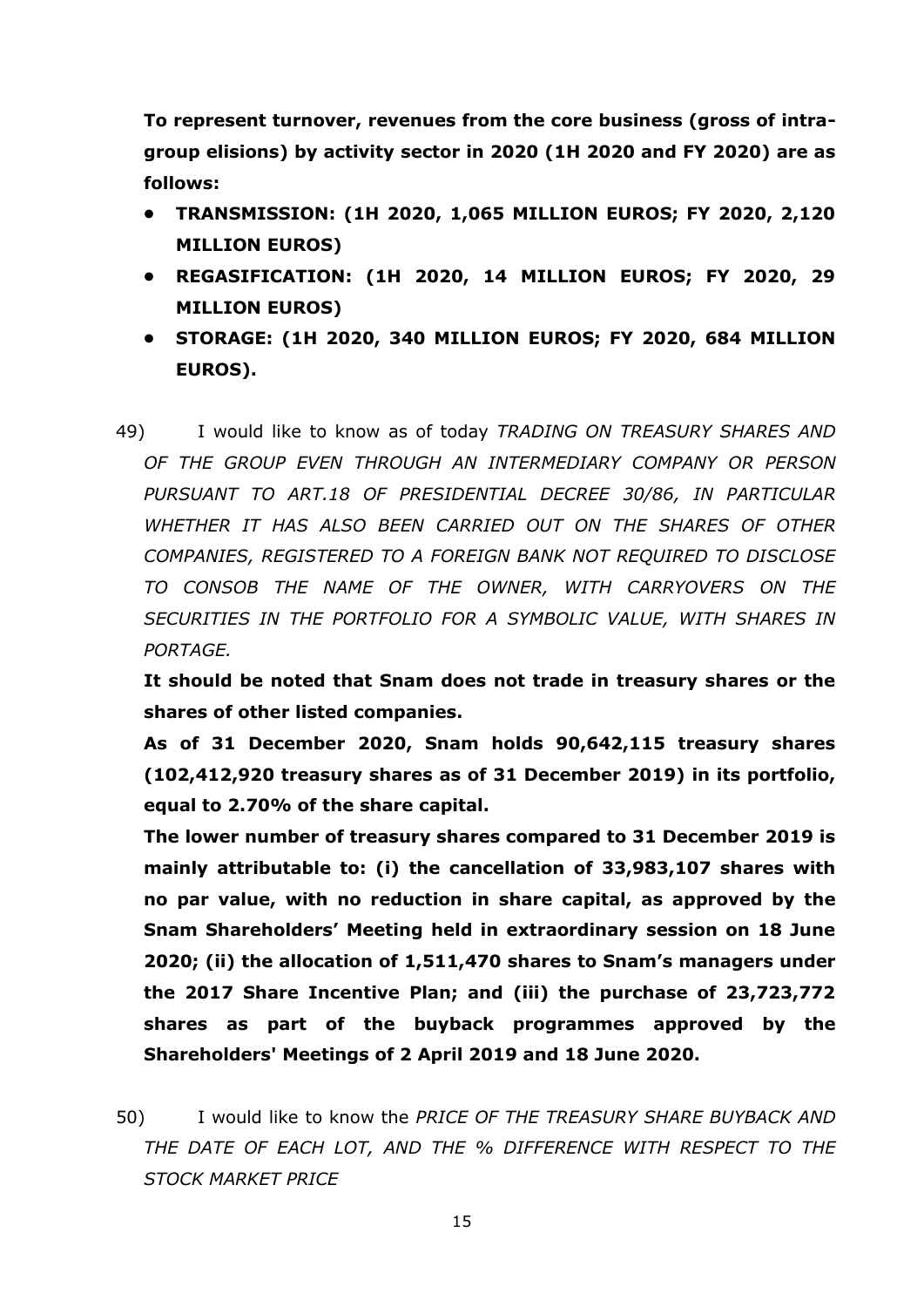## **See the information on the buyback of treasury shares in the respective press releases on the Snam website: http://www.snam.it/it/media/comunicati-stampa/2020/**

51) I would like to know *THE NAME OF THE FIRST 20 SHAREHOLDERS IN THE ROOM AND THE RELATIVE OWNERSHIP %, AND OF THE REPRESENTATIVES, SPECIFYING THE TYPE OF POWER OF ATTORNEY OR PROXY.*

**This will be annexed to the related minutes.**

52) I would like to know *in particular, which are the shareholder pension funds and what is their quota?*

**Pension funds are not always easily identifiable, as sometimes it is not possible to identify the type of fund from its name. Based on the results of the Nasdaq shareholder analysis conducted in September 2020, the main pension funds were:**

**California Public Employees' Retirement System, Inarcassa, KLP Forsikring, Nuveen LLC, Pensions Services Limited, APG Asset Management N.V., Andra AP-Fonden, State of Wisconsin Investment Board, Virginia Retirement System, New Jersey Division of Investment, British Columbia Investment Management Corp., PSP Investments, West Yorkshire Pension Fund, Första AP-Fonden, Caisse de Depot et Placement du Quebec, PGGM Vermogensbeheer B.V., Caisse Fédérale de Pensions PUBLICA, Public Employees' Retirement Association of CO, Fjärde AP-Fonden, Elo Mutual Pension Insurance Company, LGPS Central Limited, USS Investment Management Ltd, Vestcor Inc, Tredje AP Fonden, Tasplan Superannuation Fund, MLC Investments Limited, Equinor Asset Management ASA, Merseyside Pension Fund. These accounted for 1.8% of the capital.**

*53)* I would like to know *THE NAMES OF THE JOURNALISTS IN THE ROOM OR OF THOSE FOLLOWING THE SHAREHOLDERS' MEETING THROUGH THE CLOSED CIRCUIT OF THE NEWSPAPERS THEY REPRESENT AND IF ANY OF THEM HAVE DIRECT OR INDIRECT CONSULTANCY RELATIONSHIPS WITH THE COMPANIES OF THE GROUP, EVEN SUBSIDIARIES and if in any case they have received money or benefits, directly or indirectly, from subsidiaries, associates, parent*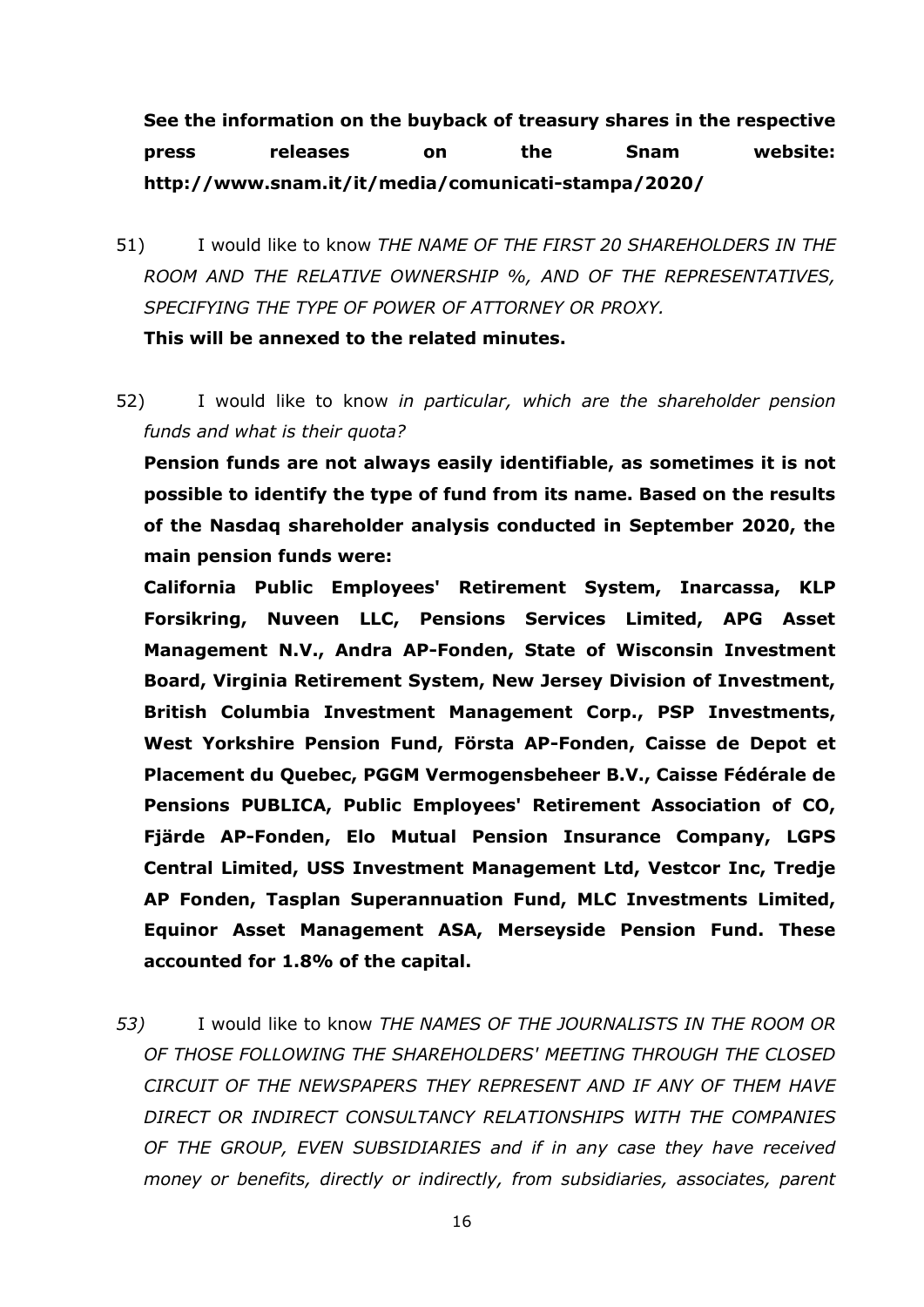*companies. If you answer that this is "not relevant", I shall report this fact to the board of statutory auditors pursuant to art.2408 of the Italian Civil Code.* 

**The names of the journalists who follow the shareholders' meetings and the respective newspapers they belong to - usually the main national and international press agencies - are disclosed to all shareholders during the Shareholders' Meeting. None of the participants have consultancy relationships with Snam.**

54) I would like to know *How are the advertising costs divided up by editorial group, to assess the independence index? HAVE ANY PAYMENTS BEEN MADE TO NEWSPAPERS OR JOURNALISTIC PUBLICATIONS AND WEBSITES FOR STUDIES AND CONSULTANCY?*

**Snam is a regulated company and does not invest significant sums in advertising in the media. In 2020, an advertising campaign was carried out on the topic of energy efficiency with minimum investments with respect to similar initiatives of other companies, resulting in a total cost of approximately 480 thousand euros to purchase primarily digital advertising space in all the main national media.** 

**Snam's main media advertising investments concern mandatory legal communications (corporate advertisements or job announcements).**

55) I would like to know *THE NUMBER OF SHAREHOLDERS REGISTERED IN THE SHAREHOLDERS REGISTER, AND THEIR DIVISION INTO SIGNIFICANT SHARE OWNERSHIP BANDS, AND INTO RESIDENCE IN ITALY AND ABROAD*

**The latest registrations show that the number of shareholders registered in the shareholders register is 75,433, broken down into the following categories of share ownership:**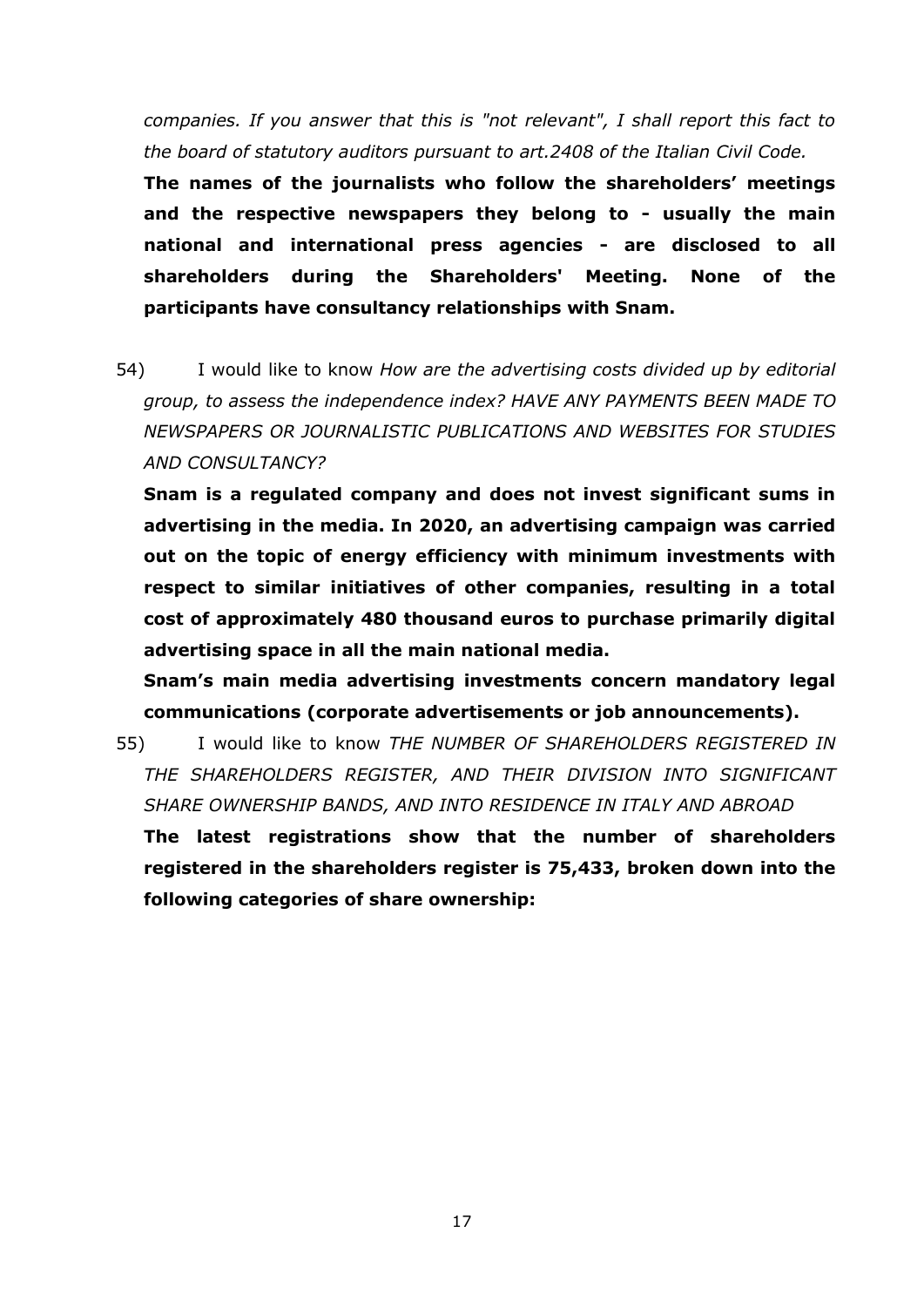| Tutale        | Ordinarie     | Azionisti | A               | DA          | CLASSE         |
|---------------|---------------|-----------|-----------------|-------------|----------------|
| 114.434       | 114.454       | 2.615     | 99              |             |                |
| 7.722.549     | 7.722.549     | 17,447    | 990             | 100         |                |
| 47.189.227    | 47.189.227    | 30.511    | 2.400           | 1.000       |                |
| 34.218.486    | 34 218 486    | 10.032    | 4.999           | 3.500       |                |
| 20.501.336    | 29.501.336    | 5.154     | 7.409           | 5,000       |                |
| 14.108.290    | 14.108.290    | 1.662     | 9.999           | 7.500       | ő              |
| 112.376.463   | 112.376.463   | 5.976     | 49.000          | 10.000      |                |
| 51, 557, 997  | 51,557,997    | 754       | 99.999          | 50.000      |                |
| 301.021.879   | 301.021.879   | 1.009     | 999.999         | 100.000     | $\overline{0}$ |
| 1 003 966 546 | 1003 066 546  | 268       | 40 000 000      | 1,000.000   | 10             |
| 241 890 922   | 241 890 922   |           | 00.000.000      | 50.000.000  | $\mathfrak{u}$ |
| 1.180.463.085 | 1.180.463.085 |           | 000 000 000 000 | 100.000.000 | 12             |
| 3.024.131.214 | 3.024.131.214 | 75.433    | Totale          |             |                |

#### **RIPARTIZIONE AZIONISTI PER CLASSI DI POSSESSO** Azionisti che postiedono almeno uno dei ritoli indicati.

Aggiornato sulla base delle segnalazioni pervenite in occasione del pagamento del dividendo (acconto pagato a gennaio 2021)<br>Segnalazioni suancanti per n 336 726 995 azioni

## **72,756 of these shareholders are resident in Italy and 2,677 are resident in other countries.**

*56)* I would like to know *ARE THERE, WITHIN THE SCOPE OF THE GROUP AND THE PARENT COMPANY AND/OR ASSOCIATES, DIRECT OR INDIRECT CONSULTANCY RELATIONSHIPS WITH THE BOARD OF STATUTORY AUDITORS AND THE INDEPENDENT AUDITING FIRM OR ITS PARENT COMPANY? HOW MUCH DID THE REIMBURSEMENT OF EXPENSES AMOUNT TO FOR BOTH?*

**In the financial statements closed at 31/12/2020, the reimbursement of expenses for the Boards of Statutory Auditors of Snam and its Subsidiaries respectively amounted to approximately 18 thousand euros.**

*57)* I would like to know if *THERE WERE DIRECT OR INDIRECT FUNDING RELATIONSHIPS WITH TRADE UNIONS, PARTIES OR POLITICAL FOUNDATION MOVEMENTS (such as, for example, Italiani nel mondo [Italians in the world]), FOUNDATIONS AND ASSOCIATIONS OF CONSUMERS AND/OR NATIONAL OR INTERNATIONAL SHAREHOLDERS WITHIN THE SCOPE OF THE GROUP, ALSO THROUGH THE FUNDING OF DIRECTLY REQUESTED SPECIFIC INITIATIVES?*

#### **See reply to question 25.**

58) I would like to know if *ANY BRIBES WERE PAID BY SUPPLIERS*. AND HOW THE END OF YEAR DOWNGRADING TO THE PURCHASING OFFICE WORKS, AND HOW MUCH IT IS.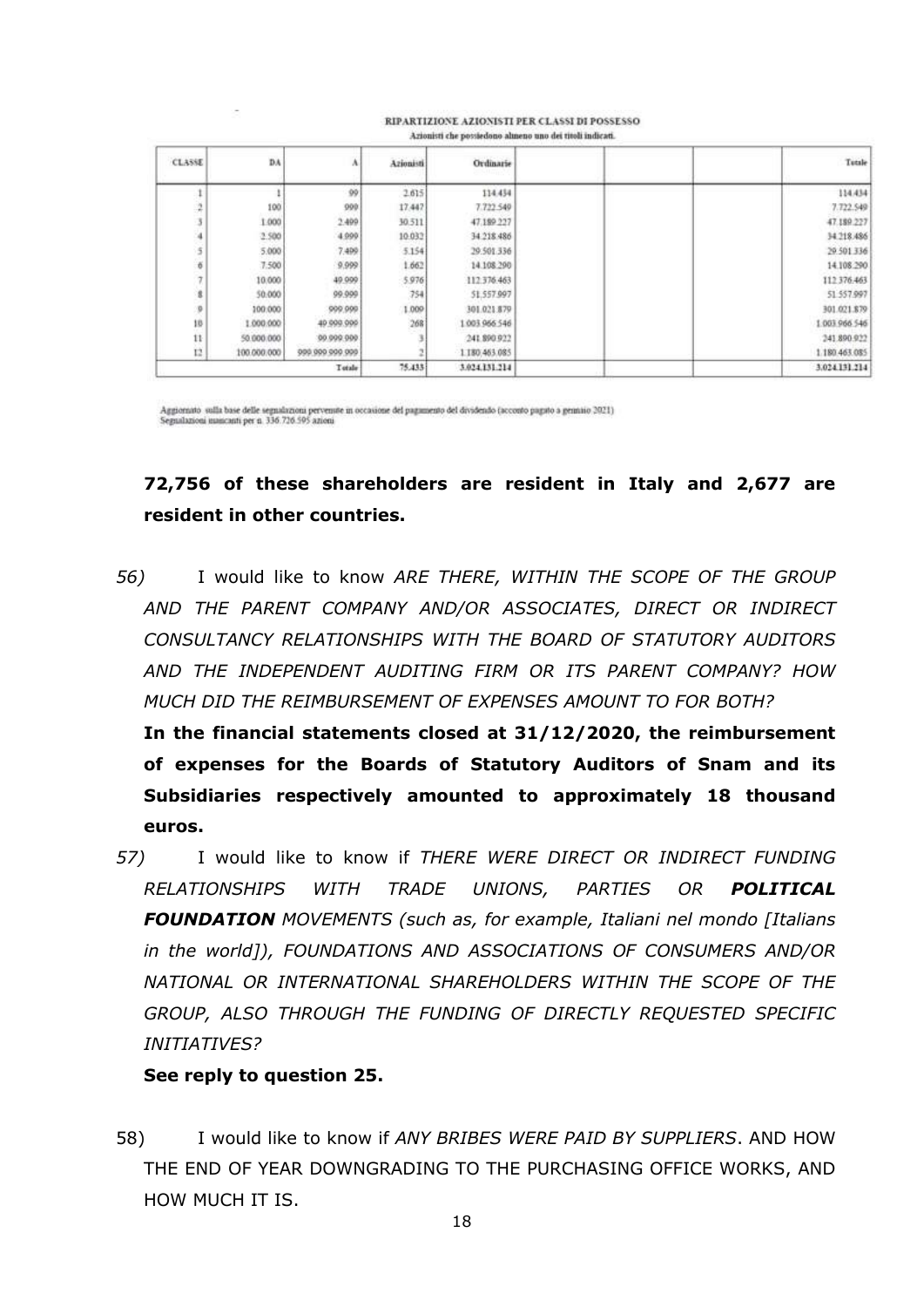**The Company operates in compliance with the law and has adopted internal rules that regulate the obligations and prohibitions, also in relations with suppliers. Both the Code of Ethics, and the Anticorruption Guidelines reaffirm the Company's repudiation of any form of corruption and the total prohibition of any type of practice that is "corrupting" for Snam's People. Both the documents cited are available on the Company website, also in English. There is no downgrading.**

59) I would like to know if *Bribes are paid to get into emerging countries in particular CHINA, Russia and India.*

**There are no exceptions to the prohibition and repudiation of any form of corruption. Snam complies with the law regardless of the country in which it finds itself operating, or of the nationality of the subjects with which it establishes relations.**

60) I would like to know if *INCOME HAS NOT BEEN PUT THROUGH THE BOOKS.*

**The Company operates in compliance with the law. Snam, as indicated in the Anticorruption guidelines, prescribes that:**

- **all operations or transactions must be accurately recorded in the respective ledgers and registers of the Company in accordance with the criteria indicated by the law and applicable accounting standards;**
- **every operation/transaction must always be legitimate, authorised, consistent, fair and verifiable;**
- **every operation/transaction must always be accompanied by suitable supporting documentation;**

**all accounting posts and their documentation are always properly archived and also available to the external auditor for audit purposes.** 

#### 61) I would like to know if *there is any de facto insider trading.*

**The Company operates in accordance with the law and no insider trading appears to have taken place.**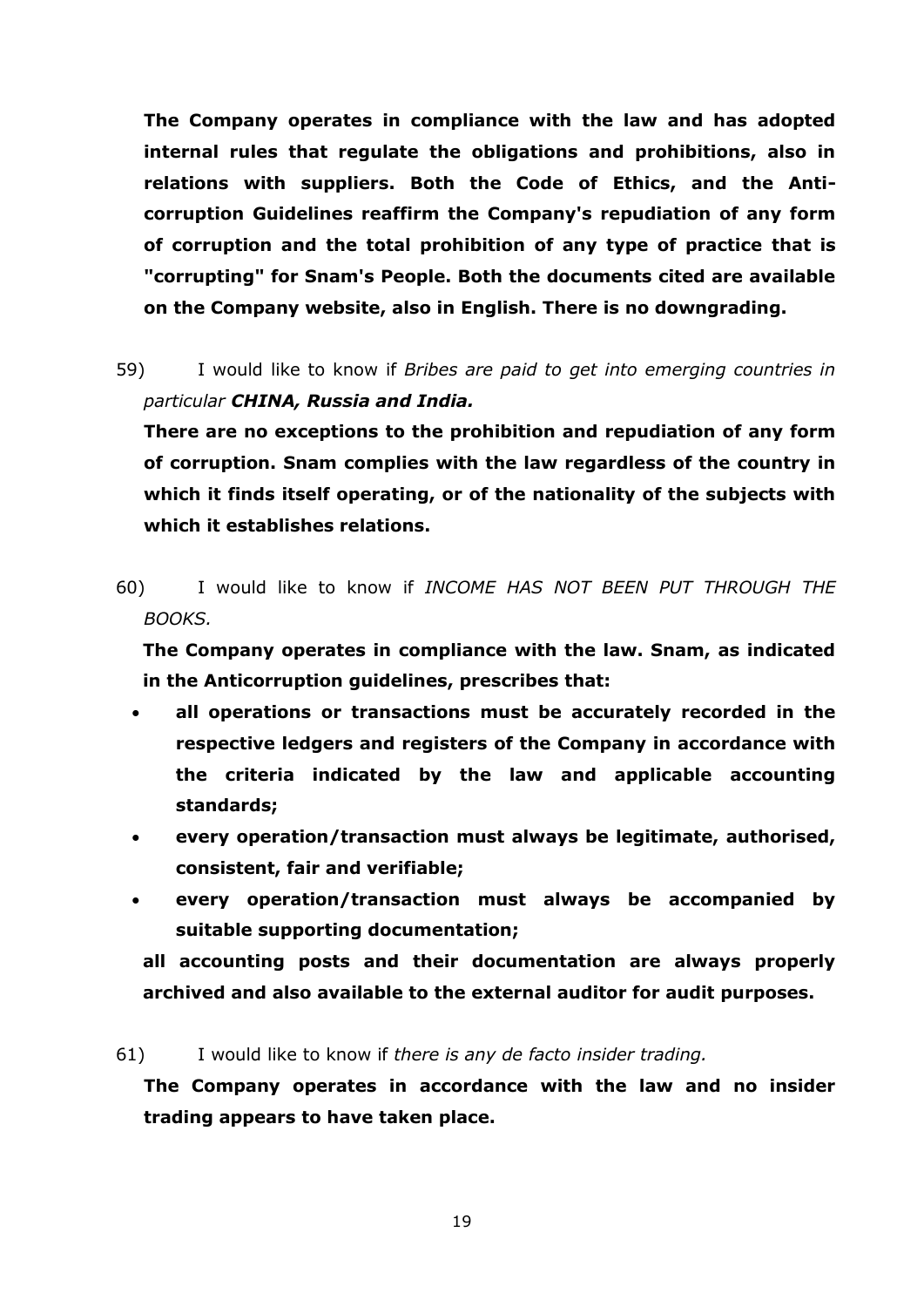62) I would like to know whether *there are any senior managers and/or Directors with interests in supplier companies? DO ANY DIRECTORS OR SENIOR MANAGERS POSSESS, DIRECTLY OR INDIRECTLY, STAKES IN SUPPLIER COMPANIES?*

**Snam is not aware of any senior manager and/or director interests in supplier companies.**

63) *How much have directors personally gained from extraordinary transactions?* 

**No bonuses for the directors of the Company were envisaged or paid for the extraordinary transactions.**

- 64) I would like to know *WHAT THE TOTAL DONATIONS OF THE GROUP AMOUNTED TO, WHAT THEY WERE FOR, AND WHO THEY WERE PAID TO.* **See reply to the question 24.**
- 65) I would like to know whether *ANY OF THE DIRECT OR INDIRECT CONSULTANTS OF THE GROUP ARE JUDGES, or who the magistrates were making up boards of arbitration, what their remuneration was and what their names are.*

**There are no judges or magistrates among Snam's consultants or among the members of the boards in arbitration proceedings.**

66) I would like to know whether *there are any current legal disputes with any of the competition authorities.*

**Snam is not aware of any competition law investigations underway that involve the Group.**

- 67) I would like to know if *there are any CURRENT CRIMINAL CASES with investigations of current or previous members of the BoD or board of statutory auditors for matters that concern the company.* **See reply to the question 31.**
- 68) I would like to know *the total value of the BONDS issued, and the names of the bank they were issued through (CREDIT SUISSE, FIRST BOSTON,*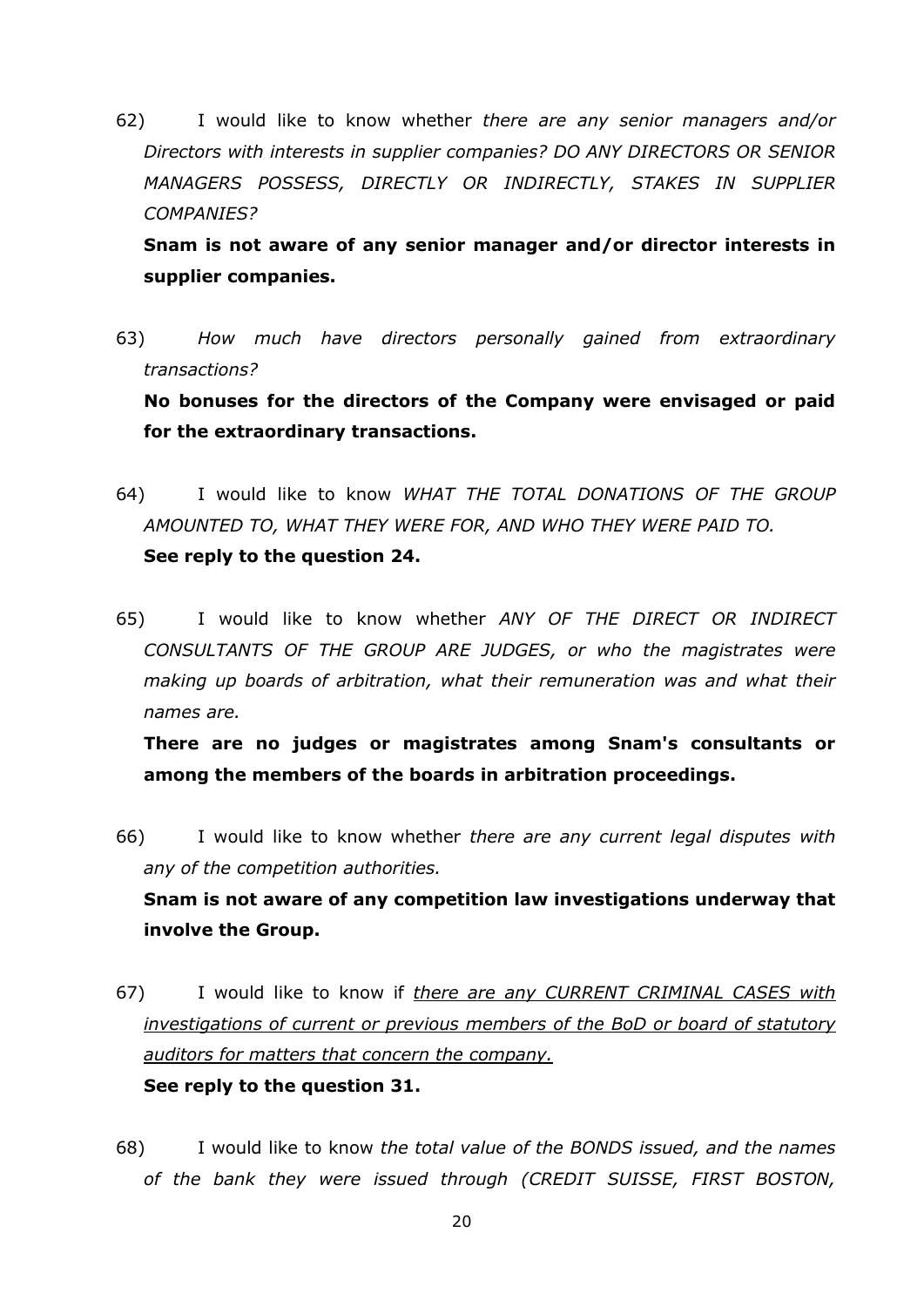*GOLDMAN SACHS, MORGAN STANLEY AND CITIGROUP, JP MORGAN, MERRILL LYNCH, BANK OF AMERICA, LEHMAN BROTHERS, DEUTSCHE BANK, BARCLAYS BANK, CANADA IMPERIAL BANK OF COMMERCE -CIBC-)*

**At 31 December 2020 bonds for approximately 7.8 billion euros, aimed at institutional investors, had been issued under the EMTN (Euro Medium Term Note) Programme.**

**For more information on the EMTN PROGRAM see** 

**http://www.snam.it/it/investor-**

**relations/debito\_credit\_rating/limited-liability/prospetto.html**

**The EMTN Programme represents an effective tool to obtain significant financial resources from the market in a rapid and flexible way, at competitive costs, coherent with the expected evolution of the target financial structure of the Company.** 

**The dealer banks of the EMTN Program are listed on page 1 of the Base Prospectus dated 09 November 2020.**

**The names of the banks that assisted the Company, as Book runners, in the individual bond issues are shown in the press releases on the specific bond issues available at the following link**

## **[http://www.snam.it/it/investor-relations/comunicati-stampa](http://www.snam.it/it/investor-relations/comunicati-stampa-finanziari/)[finanziari/](http://www.snam.it/it/investor-relations/comunicati-stampa-finanziari/)**

**Outside of the EMTN programme, Snam issued the 400-million-euro convertible bond in March 2017. At 31 December 2020, the total bonds issued by Snam therefore amounted to approximately 8.2 billion euros.**

**The analysis of the bonds with the name of the issuer, the year of issue, the currency, interest rate and duration is available on page 285 of the Annual Financial Report 2020.**

#### 69) I would like to know *DETAILED COST OF SALES for each sector.*

**Snam does not report this aggregate cost in its financial statements. The details of the operating costs included in the Reported format by sector of activity in 2020, gross of intra-group elisions, is as follows:**

- **Transmission: 383 MILLION euros in 2020 (331 MILLION euros in 2019);**
- **Regasification: 24 MILLION euros in 2020 (26 MILLION euros in 2019);**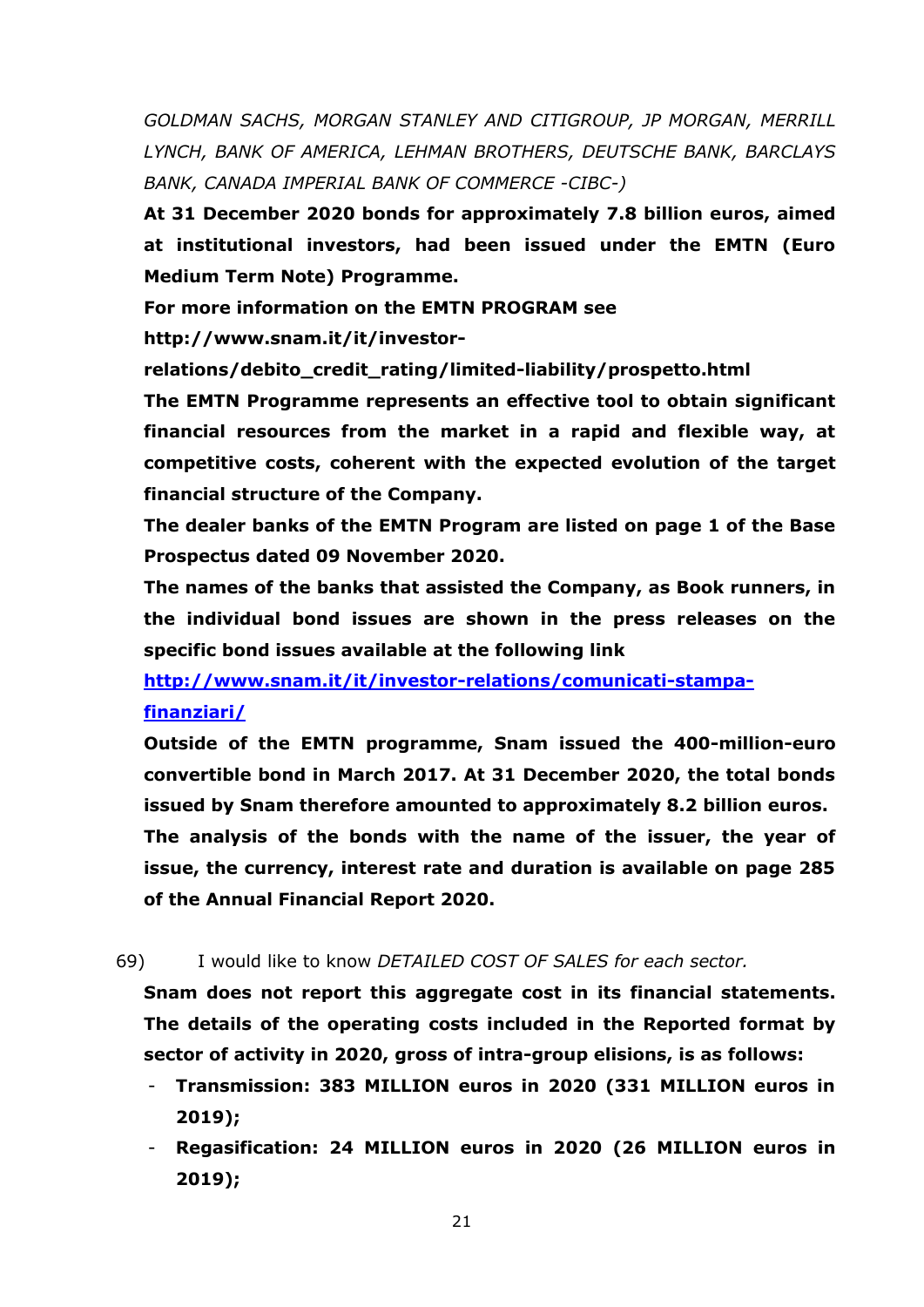### - **Storage: 263 MILLION euros in 2020 (149 MILLION euros in 2019).**

*70)* I would like to know

*WHAT WERE THE TOTAL EXPENDITURE FIGURES FOR:*

- *ACQUISITIONS AND DISPOSALS OF EQUITY INVESTMENTS.*
- *ENVIRONMENTAL CLEANUP*
- *What investments were made for environmental protection, how much and what for?*

**Outlay for equity investments amount to 318 million euros (net of liquid funds acquired) and relate to:**

- **(i) capital increases in GALAXY (221 million euros) and TAP (15 million euros); (ii) the purchase of equity investments in ITM POWER (34 million euros), INIZIATIVE BIOMETANO (15 million euros) and OLT LNG (3 million euros);**
- **(iii) disbursements for acquisitions of consolidated companies (30 million euros) relating to MIECI and EVOLVE.**

**The flows for divestments amounted to 95 million euros and related to distributions of capital reserves. See the legal framework of the cash flow statement (page 283 of the Explanatory notes to the consolidated financial statements).** 

**ENVIRONMENTAL CLEANUP. (Totalled around 3 million euros and referred to environmental offsetting works carried out in accordance with Law). (V. Breakdown of added value, p. 239 of the 2020 Annual Financial Report).**

What investments were made for environmental protection, how much and what for?

**Snam has spent approximately 173 million euros on environmental protection (155 million euros for investments and 18 million euros on operating costs).**

**(V. Breakdown of added value, p. 239 of the 2020 Annual Financial Report).**

*71)* I would like to know

*a. HOW ARE NON-MONETARY BENEFITS AND BONUSES AND INCENTIVES CALCULATED?*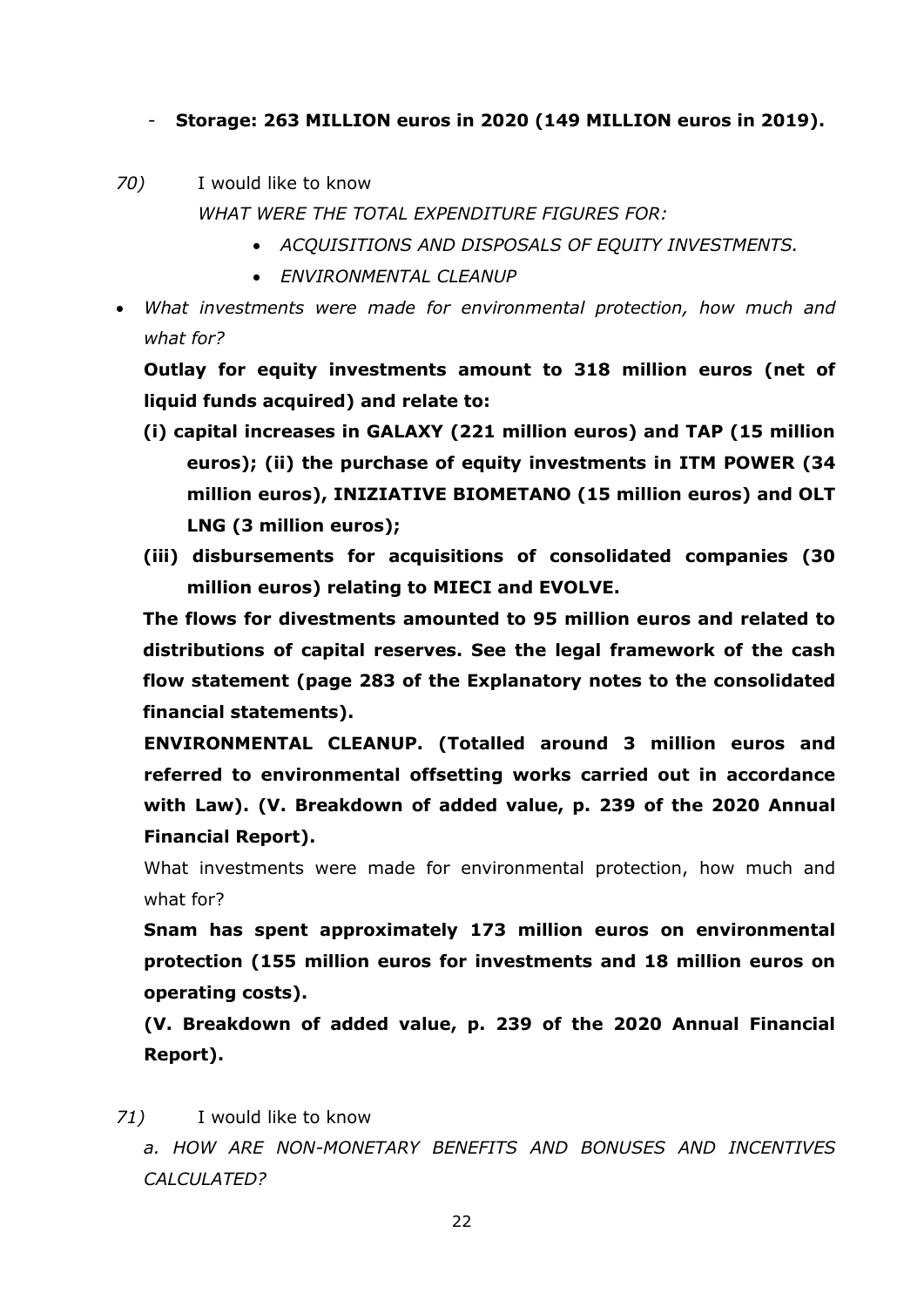**Benefits: there are no benefits for non-executive directors; the Chief Executive Officer and other executives are registered with a complementary pension fund (FOPDIRE or PREVINDAI) supplementary healthcare fund (FISDE) and forms of insurance against the risk of death and disability, and are assigned a motor vehicle for business and personal use.**

**Incentives: the short-term variable incentive (Annual Monetary Incentive Plan - AMI) is determined based on the results achieved by Snam in the previous year according to set objectives. These refer to a minimum incentive level (performance = 85), target level (performance = 100) and maximum level (performance = 130), which respectively correspond to 60% (minimum incentive level set at 59.5% in line with 2020), 70% (target) and 91% (max) of the fixed remuneration for the Chief Executive Officer. A threshold level (performance = 85) is set, below which the short term incentive is not paid. For other Senior Managers the variable annual incentive is determined in part (25%) from the company results on the objectives assigned to the Chief Executive Officer by the Board of Directors and, for the remainder (75%), from a series of individual objectives (focused on economic/financial, operational and industrial performance, internal efficiency, issues relating to the managerial expertise model) assigned in relation to the scope of responsibilities of the role held, in coherence with the provisions in the Company's performance plan.**

**The long-term incentive involves a plan based on the allocation of ordinary shares of the Company (the 2020-2022 Long term equity incentive plan), approved by the Ordinary Shareholders' meeting on 18 June 2020. The Plan envisages the annual allocation of free shares in a variable amount depending on the role held. They are actually allocated after a three year vesting period, in an amount proportional to the results obtained (adjusted net profit, with a weight of 50%, added value, with a weight of 30%, ESG Metrics, with a weight of 20%).**

**For more details, see the description given in the 2021 Report on remuneration policy and compensation paid.**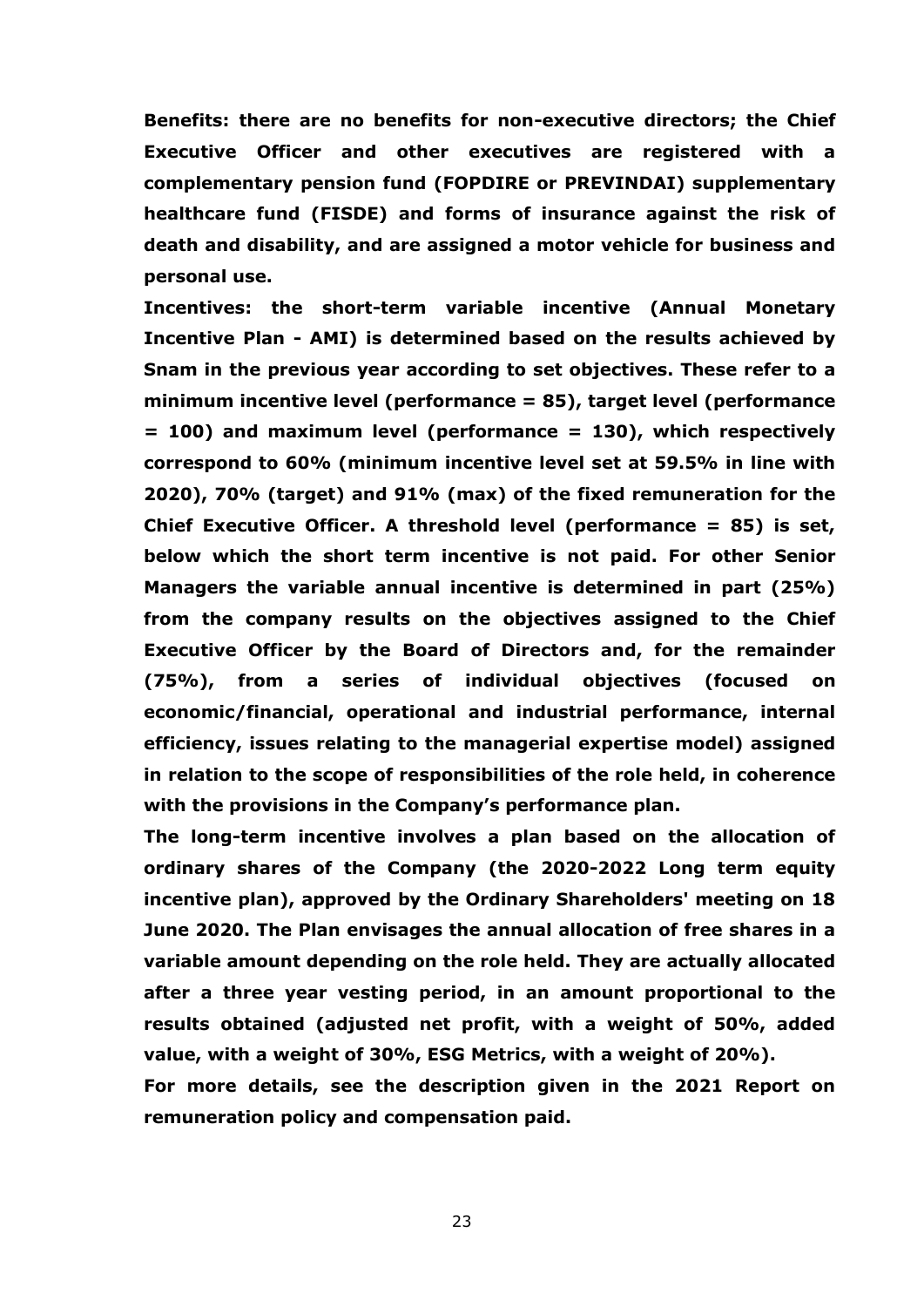*b. HOW MUCH CHANGE WAS THERE, ON AVERAGE, IN THE SALARIES OF THE MANAGERS AND OTHER "ILLUMINATI" IN THE LAST YEAR, COMPARED TO THE SALARIES OF OFFICE WORKERS AND BLUE-COLLAR STAFF?*

**The fixed remuneration of the Chief Executive Officer was defined at the time of his appointment and has not changed during his term of office. The employment cost for managers changed by around -0.05%; for the rest of the company population it came to around +2.00%.**

*c. I would like to know the RATIO OF THE AVERAGE COST OF SENIOR MANAGERS TO NON-SENIOR MANAGEMENT ROLES.*

**The average cost of the senior executives is 5.18 times the cost of nonsenior management roles.**

d. I would like to know the *NUMBER OF EMPLOYEES BY CATEGORY, IF THERE WERE ANY LEGAL PROCEEDINGS FOR BULLYING, FOR INCITEMENT TO SUICIDE OR ACCIDENTS AT WORK and what the results were. I PERSONALLY CANNOT ACCEPT THE DOGMA OF ABSOLUTE REDUCTION OF PERSONNEL*

**Total number of employees at 31.12.2020: 3,249. 131 senior managers, 549 middle managers, 1764 office workers, 805 blue collar workers. There are no pending cases of bullying or instigating suicide. In 2020 there were no accidents relating to personnel of Snam.**

e. *How many employees took early retirement, and what was their average age?*

**There were no mobility procedures in 2020 for staff retirement.**

72) I would like to know *of any works of art have been bought, from whom and for how much*

#### **No works of art have been purchased.**

73) I would like to know *the sectors in which costs have been reduced the most, excluding your salaries, which are constantly increasing rapidly.*

**Efficiency initiatives brought a further benefit of a 12 million euro reduction in operating costs between 2019 and 2020, mainly thanks to**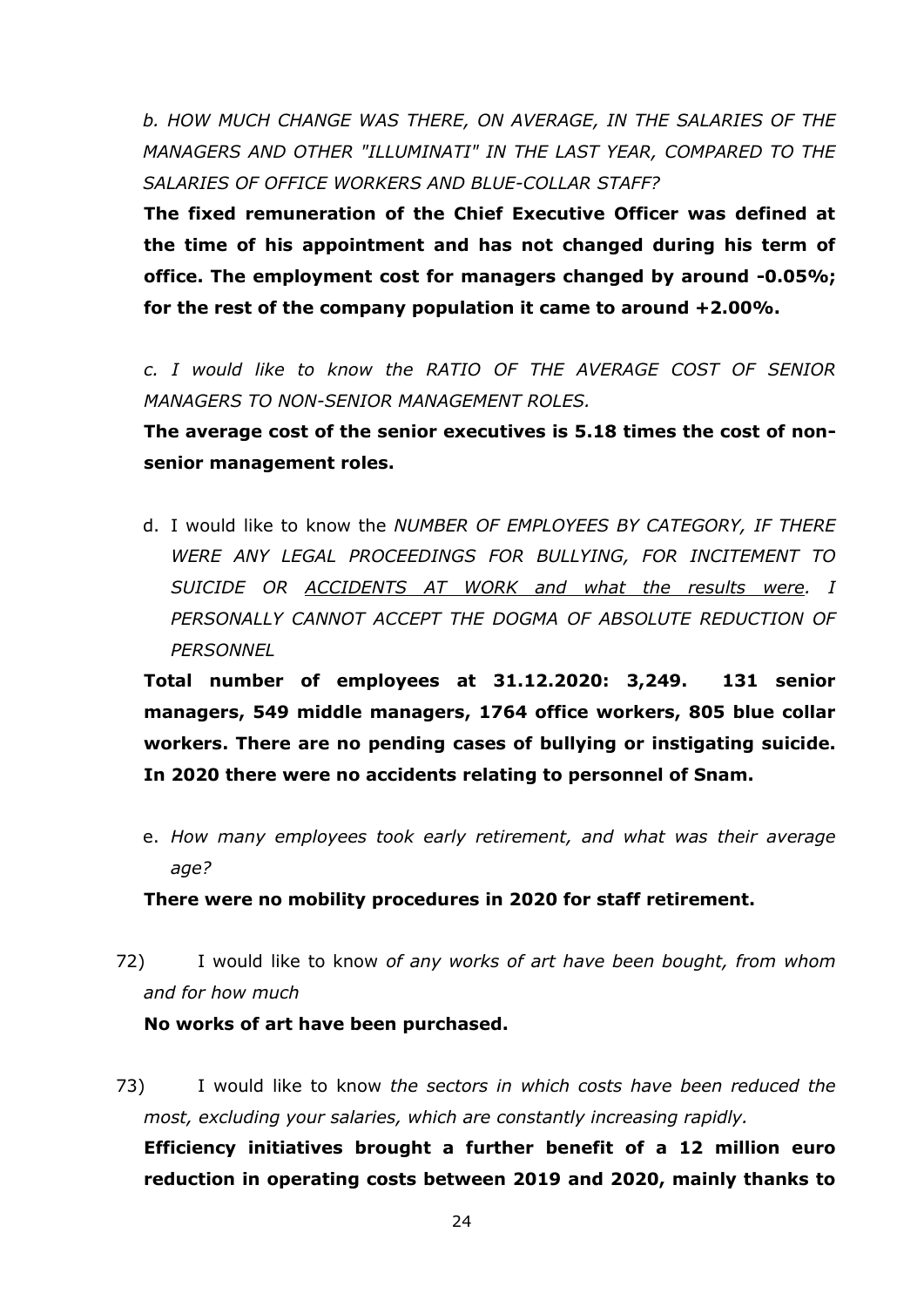**the reduction in purchasing costs and process review and optimisation. Finally, it should be borne in mind that the perimeter of the company's activities increased due to the acquisitions made during the year, which led to an increase in total labour costs.**

*74)* I would like to know*. IF THERE ARE ANY DE FACTO SUBSIDIARIES OF THE COMPANY (PURSUANT TO THE ITALIAN CIVIL CODE) NOT INDICATED IN THE CONSOLIDATED FINANCIAL STATEMENTS.*

**There are 10 non-consolidated subsidiaries mainly relating to nonsignificant and/or dormant companies. They are: Arbolia S.r.l. Società Benefit (100% SNAM); Asset Company 4 S.r.l. (100% SNAM); Asset Company 7 B.V. (100% SNAM); Asset Company 9 S.r.l. (100% SNAM); Asset Company 10 S.r.l. (100% SNAM); Asset Company 11 S.r.l. (100% SNAM); Copower S.r.l. (51% TEP); IES Biogas S.R.L. - Argentina (100% Ies Biogas S.r.L.); Tea Innovazione 2 S.r.L. (100% TEP Energy Solution S.r.L.); Termoroma Energia S.r.l. (100% Evolve S.p.A.).**

*75)* I would like to know*. WHO THE GROUP'S GAS SUPPLIERS ARE AND WHAT THE AVERAGE PRICE IS.*

**With regard to the risk of natural gas price changes, the regulatory framework in force until 31/12/2019 envisaged that gas for transport service activities (i.e. Fuel Gas and network losses) should be supplied to Shippers in kind; therefore, the change in natural gas price did not constitute a significant risk factor for Snam. The new regulatory framework, which regulates the period 2020-2023, envisages that the quantities of consumptions and losses shall no longer be recognised in kind but rather purchased on the market through the MGAS platform managed by the GME. In this new mode too, Snam is relieved from the price risk through a portion of revenues used to hedge the costs of procuring such quantities.**

**\*\*\***

**In the calendar year 2020 we bought a total of 9,303,528 MWh (879,073,512 Sm3@ 38.1) for a total price of € 123,190,942(weighted average price of € 13,241/MWh).**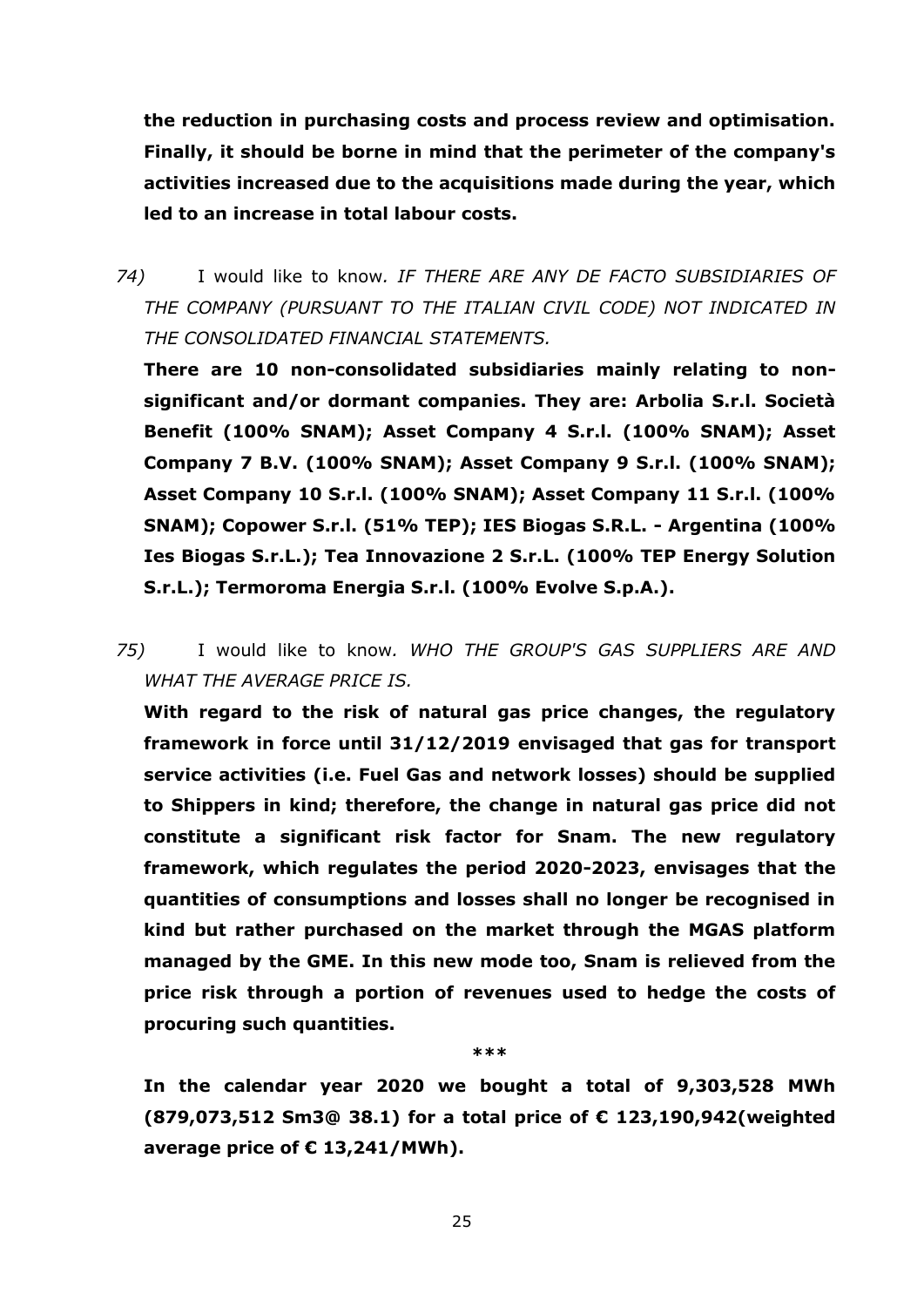**These gas purchases were made through the AGS platform (***Asta per il Gas di Sistema***) managed by the GME through appropriate competitive procedures in order to cover the gas system's operating requirements. As for the gas needed to fill new pipelines, in the calendar year 2020 we bought a total of 63,576 MWh (6,007,181 Sm3@ 38.1) for a total price of 895,939 euros (weighted average price of 14,092 €/MWh). These gas purchases were made on the market through the MGAS (Gas Market) platform managed by the GME through appropriate competitive procedures.**

- *76)* I would like to know if *companies headed by Messrs Bragiotti, Erede, Trevisan and Berger are consultants, and how much was paid to them?* **In 2020, Snam commissioned activities for a total of approximately 1,400,000 euros.**
- *77)* I would like to know*. What percentage of the Italian investment was in research and development?*

**Our R&D activities are structurally integrated into the network investment projects and are aimed primarily at the development of new technological solutions to improve network efficiency, also from an environmental perspective.**

**In the period 2020-2024, it is planned to invest around 500 million euros in digitisation, for the technological development of assets, and around 700 million euros in new energy transition businesses.**

*78) I WOULD LIKE TO KNOW* THE COSTS OF SHAREHOLDERS' MEETINGS and what they go on.

**The total cost of the shareholders' meeting is approximately 140 thousand euros and refer to: (i) setup, (ii) catering, (iii) legal notices in newspapers, (iv) webcasts, (v) production of printed material, (vi) supply of service for automated management of the Shareholders' Meeting, (vii) designated representative (viii) translation and transcription, (ix) notary expenses.**

79) *I WOULD LIKE TO KNOW* THE COSTS OF REVENUE STAMPS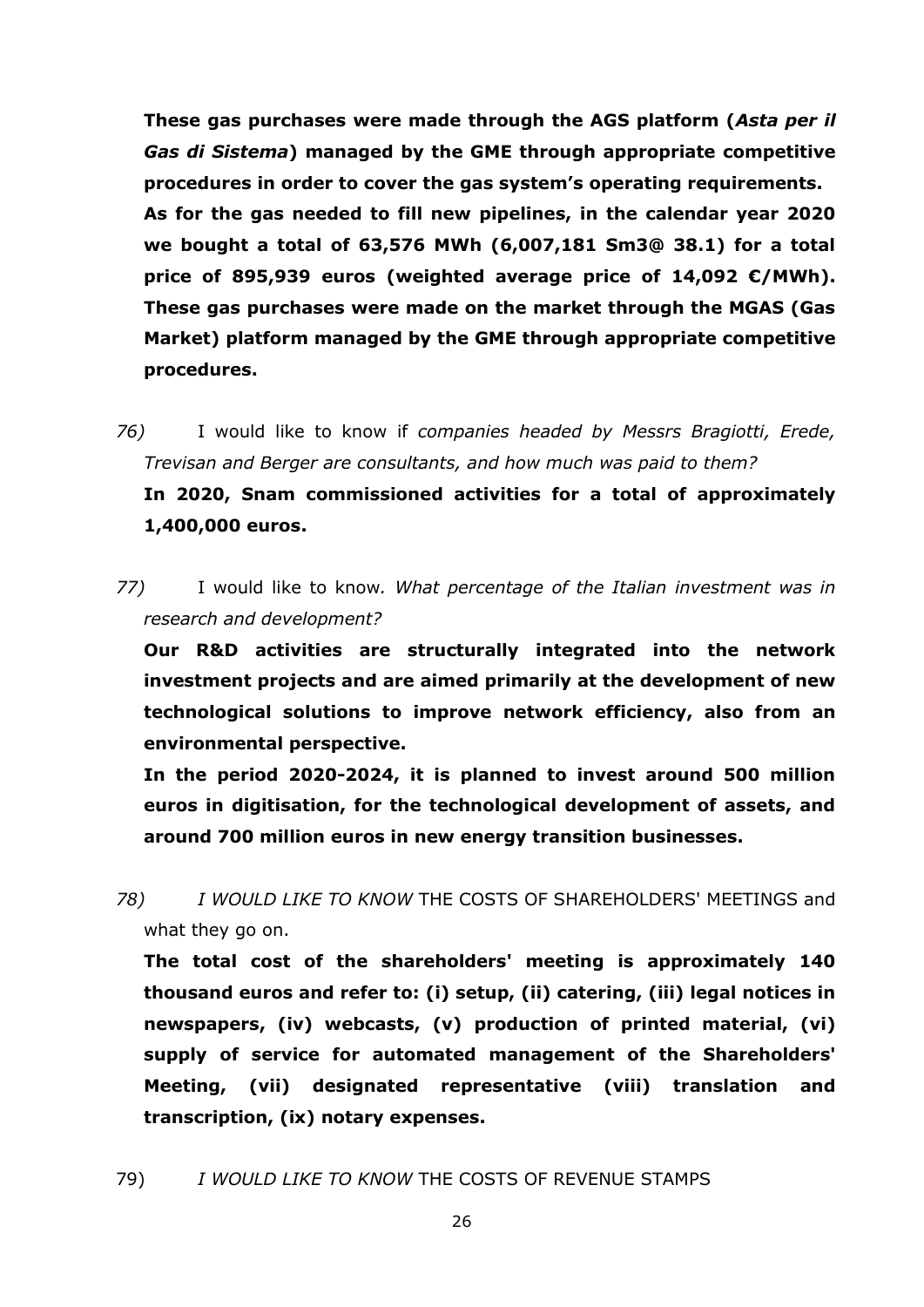**The costs of revenue stamps for 2020 totalled around 0.3 million euros.**

*80) I would like to know the traceability of toxic waste.*

**As mentioned in question 26, "hazardous waste" is handled according to the relevant legislation. In compliance with current law, waste management is carried out by the compilation of the "loading/unloading register" by the operating unit (waste producer) which is responsible for loading the waste according to the required classification and the Form for traceability, entrusting its transportation to qualified suppliers who are authorised to perform this type of activity. Additionally, all waste produced by the contractors at the Company's sites/offices, deriving from the work of the contractor, is managed and sent for recovery or disposal by the contractors themselves. The contractor is the waste producer.**

*81) WHAT cars do the Chairman and CEO have and how much do they cost us, as detailed in the benefits stated in the remuneration report?* 

**The Chairman does not have the benefit of a car.** 

**As his business and personal vehicle, the Chief Executive Officer has a Land Rover Defender which costs the company around 14,000 euros per year.**

*82) Details by user of the costs for the use or rental of helicopters and planes. How many helicopters are used, what make are they, how much do they cost per hour and who uses them?*

If the answers are "The other questions are not pertinent to the items on the *agenda" I report this reticence to the board of statutory auditors pursuant to art. 2408 of the Italian Civil Code.*

**Starting 26/02/2020 and 13/07/2020, Snam Rete Gas has contracts in place for the "***aerial surveillance of its methane pipelines***" in compliance with the Ministerial Decree of 17 April 2008, with the helicopter company** *Elicompany***. These companies do not transport Snam personnel.**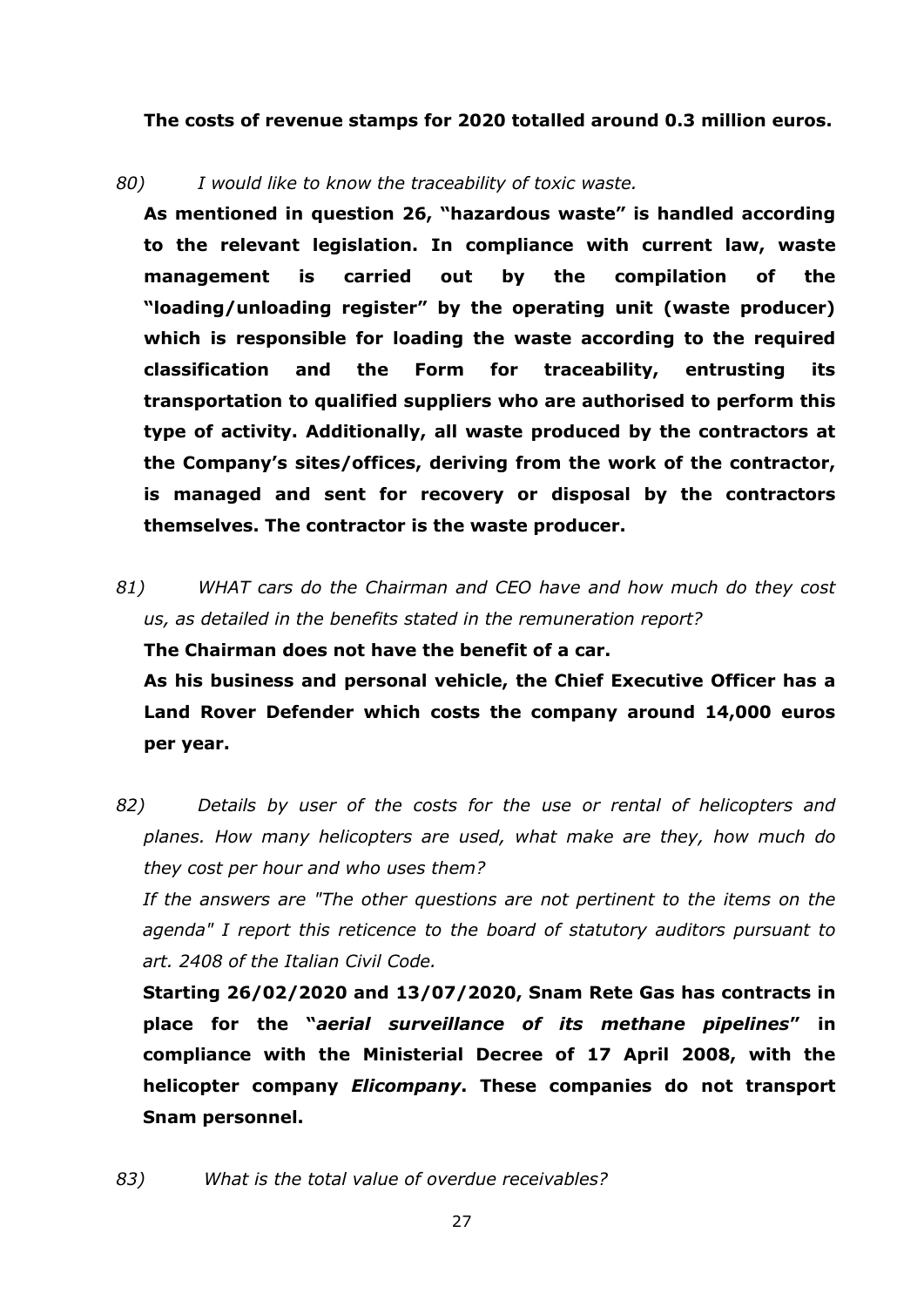**As at 31 December 2020 trade receivables written off totalled 102 million euros and refers to impairment losses recorded in previous years mainly on receivables from the balancing service pursuant to Resolution 608/2015/R/gas with which the Authority provided for partial payment to the balancing operator (Snam Rete Gas). Of a total of 1,676 million euros in trade and other receivables, there are around 150 million of credits more than 12 months overdue but not written off, relating mainly to the VAT billed to users of the storage for the use of strategic gas not replenished. For further details see note 26.3 "CREDIT RISK" on page 363 of the Notes to the consolidated financial statements.**

- *84) HAVE THERE BEEN ANY CONTRIBUTIONS TO TRADE UNIONS AND/OR TRADE UNIONISTS, AND IF SO, TO WHO/WHAT, WHY AND FOR HOW MUCH?* **See reply to question 25.**
- *85) Have there been any advances on factored receivables, and if so, how much did this cost?*

#### **There have been no advances on factored receivables.**

*86) Is there a proxy for proxy voting, and how much does this cost? If the response is:*

> *"The related cost cannot be separated out, as it is part of a broader set of activities related to the shareholders' meeting", I not only consider that this indicates serious shortcomings in the control system, but I am also reporting it to the board of statutory auditors pursuant to art. 2408 of the Italian Civil Code.*

**The Board of Directors appointed the law firm Trevisan Studio Legale as the company that is the subject, pursuant to art. 135-undecies of the CLF, on which shareholders may, at no charge to them (with the sole exception of the costs of sending the proxy itself) confer proxies to participate in the Shareholders' Meeting of 28 April 2021. The fee for this activity is 5,000 euros.**

*87) How much is the company's total investment in public securities?*